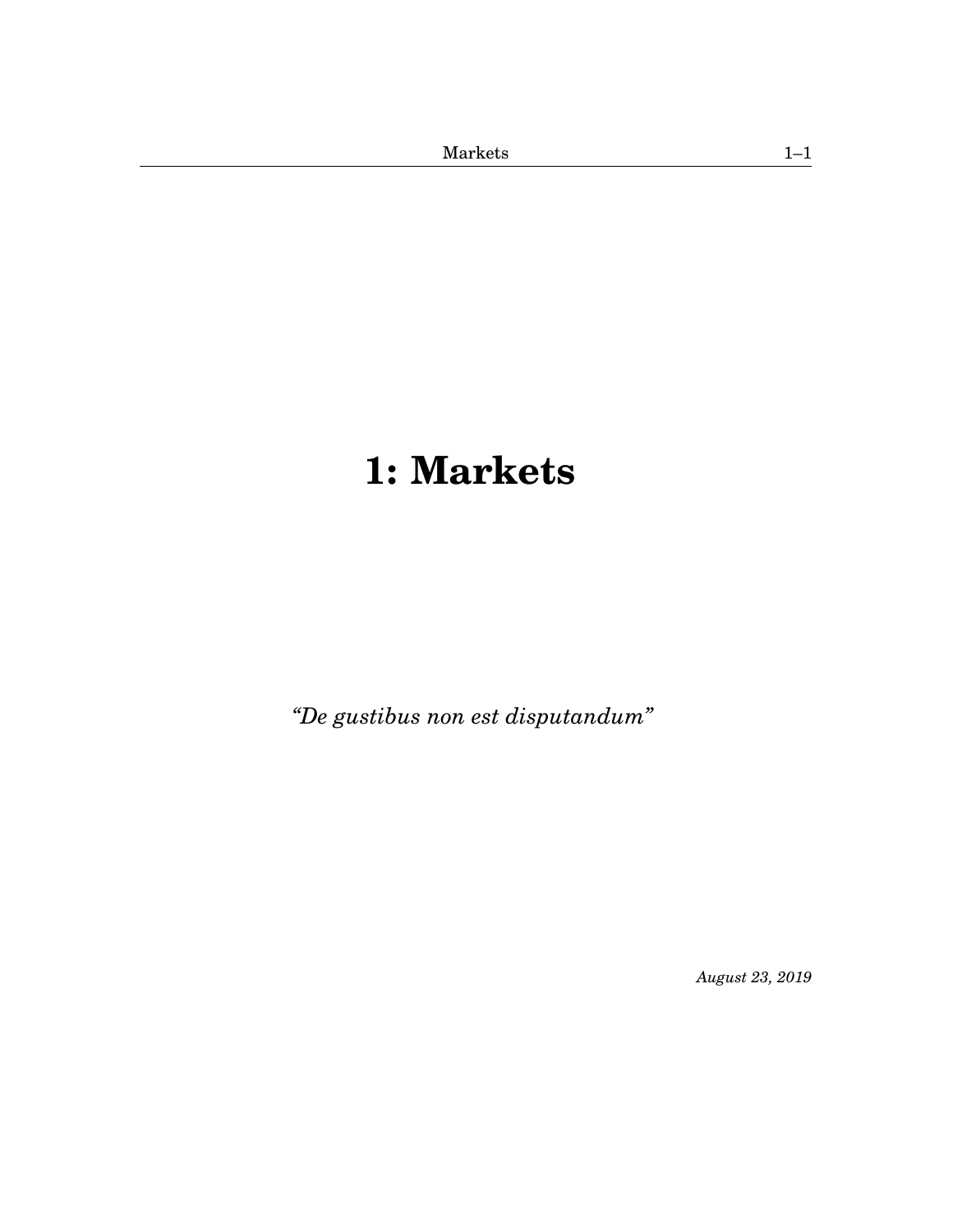## **1.1: Introduction: What Is Justice?**

At the start of Plato's most important dialog, *The Republic*, Socrates asks Cephalus, and old man, for a definition of justice, the subject of the dialogue.<sup>[1](#page-0-1)</sup> Cephalus says justice consists of telling the truth and respecting other people's property. Reasonable enough, but Socrates sees a problem:

"What you say is very fine indeed, Cephalus," I said. "But as to this very thing, justice, shall we so simply assert that it is the truth and giving back what a man has taken from another, or is to do these very things sometimes just and sometimes unjust?

Take this case as an example of what I mean: everyone would surely say that if a man takes weapons from a friend when the latter is of sound mind, and the friend demands them back when he is mad, one shouldn't give back such things, and the man who gave them back would not be just, and moreover, one should not be willing to tell someone in this state the whole truth."

"What you say is right," he said.

"Then this isn't the definition of justice, speaking the truth and giving back what one takes."

From ancient Greece to the present day, an important function of government is providing incentives for "speaking the truth and giving back what one takes." That is what courts do when they enforce contracts— promises to do something in exchange for something else— and punish theft— taking other people's property. We all feel that it is good to be able to make contracts and do what you want with the things you own. It's also very common, however, to think that the economy would work better if the government intervened to require contracts to be a certain way and to restrict what people can do with their property. In particular, we think that maybe the economy would work better if the government intervened to control the prices people charge when selling their property or the kinds of property they are allowed to sell. Or, one might think that the government should own businesses, and manufacturing in particular, rather than have them be owned by individual people as private companies or as corporations, and run the businesses for the public good rather than for profit. This is the idea of *socialism*, either in its communist form or in its milder democratic forms. And indeed, although in the United States (unlike in countries such as the United Kingdom) the government ran few businesses, at one time government regulation of prices was common. From the 1930's to the 1980's, however, there was a considerable diminution in price regulation, and after experiencing deregulation of industries such as air travel, trucking, and telephone sales, the public is less interested in government regulation of prices. The virtues of laissez faire pricing are part of the conventional wisdom. At the same time, other forms of regulation have vastly increased— regulation not of prices, but of what kinds of products businesses can sell, how they sell them, and how they make them.

<sup>1</sup> Plato , *The Republic*, translated by Allan Bloom (1968) at 331c.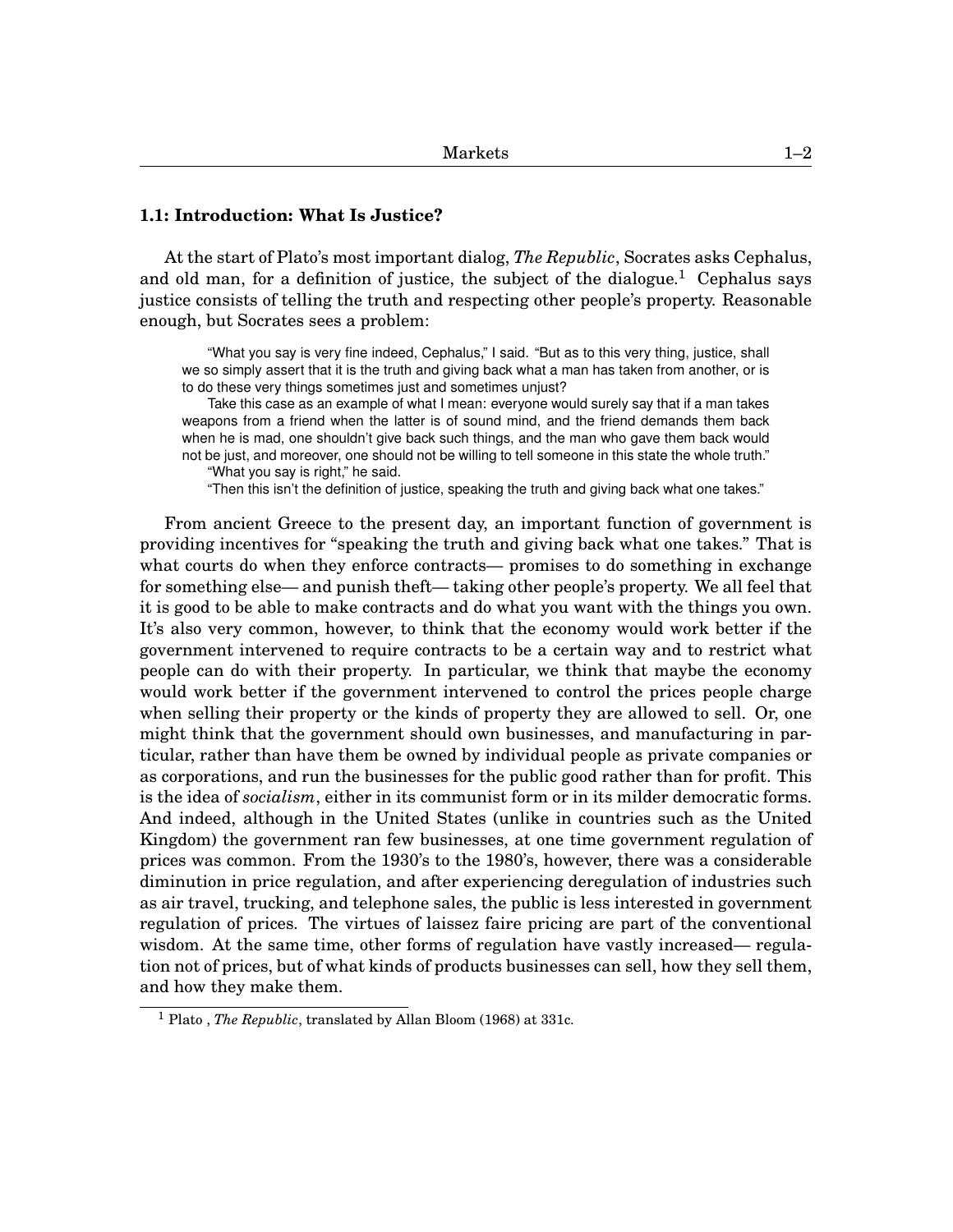In this chapter we will start by thinking about what it means for an economy to work well, and what it means for a regulation to help the economy instead of hurting it. Economists do not go much beyond Cephalus's common-sense notion of what justice means. We take the satisfaction of human wants to be society's objective, with contracts and property rights as crucial means to that end. After the *Republic* passage I just quoted, Cephalus admits things are complicated and goes off to perform religious sacrifices. He hands off the argument to his sons, younger men, and in the remaining 98% of *The Republic* is devoted to exploring what justice really means, looking at it from all angles but in failing to come to a definite conclusion. Economists leaves the discussion of the most difficult questions to other people. To be sure, much of what government does, and much of what justice is revolves around the question of the meaning of life. The discipline of economics just tries to figure out how to make a society wealthy, meaning how to organize production and consumption to satisfy people's desires, taking those desires as given rather than saying what desires are good and what are bad. The Latin phrase "De gustibus non est disputandum" sums up the attitude: "About tastes there is no arguing." In this chapter you will see how to pin down the meaning of satisfaction as a goal and you will see that private markets do surprisingly well at achieving it even with a government that does very little to help it.

#### **1.2 Surplus Maximization**

How should we decide whether a regulation is good, or bad? The first step is to choose some valuation rule—some way to compare two policies, and, if possible, to assign numerical values to how good each policy is.

Suppose, for example, that we are trying to decide whether a rule requiring the arsenic level in drinking water to be less than 23 parts per billion is a good rule or not. A strident environmentalist might say that the more stringent the rule, the better that a level of 23 parts per billion is better than 30, but 4 parts per billion would be even better. Someone else might say that cost should be considered too, and that reducing the level to 4 parts per billion would cost more than the entire budget of the city government, requiring taxes to double. Still another person might say that "the government is best which governs least," so there should be no rule at all—the policy should be **laissez faire**, French for "let them do it".

The standard valuation rule used by economists is **surplus maximization**. The idea is simple. Add up how much each person who likes the regulation would pay to have it, and subtract out how much each person who dislikes the regulation would need to be paid to accept it. If the resulting number is positive, adopt the regulation.<sup>[2](#page-0-1)</sup>

<sup>&</sup>lt;sup>2</sup>There are variations on the rule—we could ask both people how much they would pay to get their preferred rule, or ask both how much they would accept to not have it, but we won't go into those subtleties.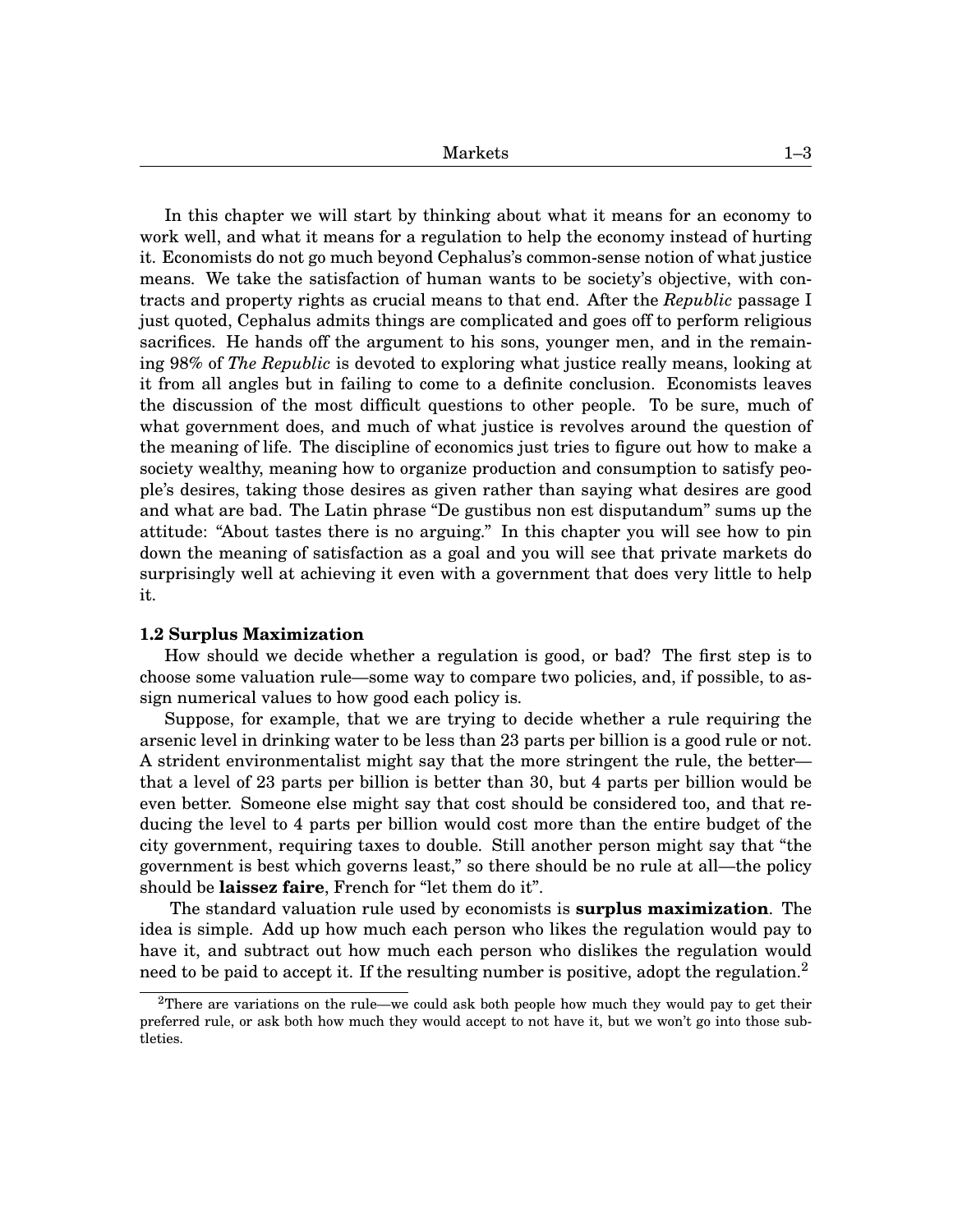A concrete example is the best way to understand surplus maximization. Suppose Anderson and Brown want a stricter arsenic regulation and would pay up to \$30 and \$70 to get it, whereas Corman and Daniels don't want it, and would require payments of at least \$20 and \$10 to balance out their dissatisfaction with the new regulation. Since supporters would pay \$100 and opponents would accept \$30, adopting the regulation maximizes surplus.

The arsenic regulation maximizes surplus even if no payments actually take place. Corman and Daniels end up worse off, but their loss is less than the gain of Anderson and Brown. If payments do take place, on the other hand everybody can be made better off after the new rule is adopted. If we adopt the regulation and make Anderson pay \$25 to Corman and Brown pay \$25 to Daniels, all four of them are happy that the deal went through, compared to the initial situation. We call this a **Pareto improvement**, after the economist Wilfried Pareto who came up with the criterion that a policy should be adopted if it makes some people better off and no one worse off.

FIGURE 1[.1](#page-3-0) WILFRIED PARETO (1848-1923)



Pareto optimality seems like an obvious idea— too obvious for Pareto to deserve getting his picture as Figure 1[.1.](#page-3-0) It isn't as simple as it looks, though. Whose well-being should count when we define "some people" and "no one"?<sup>[3](#page-0-1)</sup> What if Person X gets happier if Person Y's freedom is re-stricted?<sup>[4](#page-0-1)</sup> Those are more good questions for the philosophers. Economists evade them by saying that although we have personal opinions as to the answers, for policy purposes we'll just take the answers you give us and use them to do objective reasoning. After all, if you ask your doctor whether you should take blood pressure medication, you don't expect him to supply an answer to the question of

<span id="page-3-0"></span>whether the world is better off if you're dead or if you're alive. Doctors stick to the task of healing the sick, and try not to think about whether it's worth healing them, which is one reason why they are not the best people to ask about ways to control health care costs. Similarly, don't ask economists questions like whether legalizing marijuana is a good idea; they will have opinions, but your own ethical beliefs are just as good a guide.

Surplus maximization is more useful as a criterion than Pareto improvement, though. We can not only say that the arsenic regulation is a Pareto improvement; we can put a number on the size of the improvement. The supporters would pay \$100 and the opponents would pay \$30, so the surplus rises by \$70. In economics, we call this the

<sup>3</sup>See Figure 1[.2](#page-4-0) and Lawrence A. Hansen "Animal Research: Groupthink in Both Camps," *The Chronicle of Higher Education*, (November 7, 2010).

<sup>4</sup>See the Story of Prude and Lewd in: Amartya Sen , "The Impossibility of a Paretian Liberal," *The Journal of Political Economy*, 78 (1): 152–157 (January–February 1970).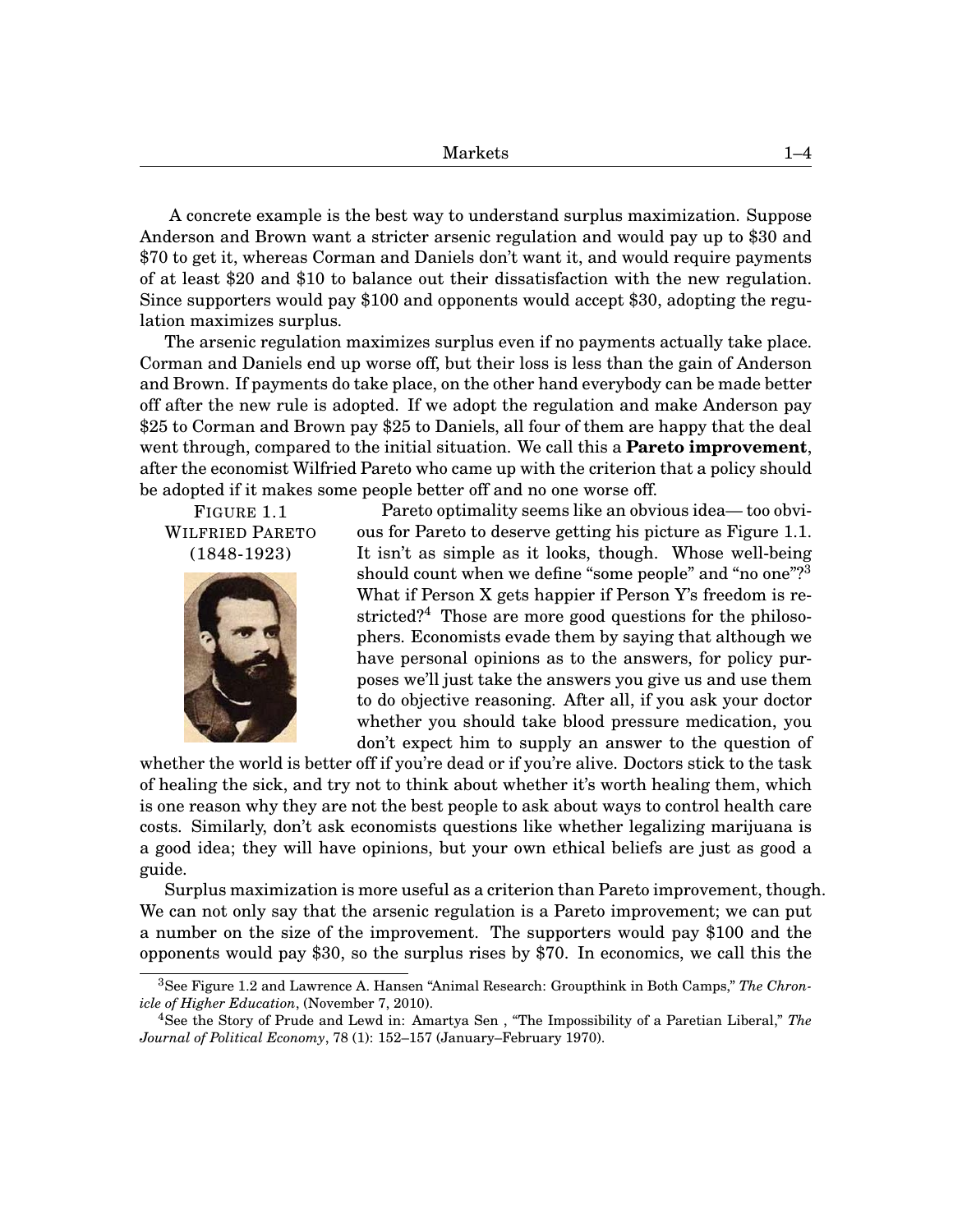"value" created by the regulation. We have actually made precise how good the regulation is, and done it in an objective way. That's surprising—how can a political issue, on which these four people disagree, be made objective? The trick is that it is objective only from the point of view of a neutral observer. Our basic data is the subjective values each of the four people—Anderson, Brown, Corman, and Daniels— put on the policy.<sup>[5](#page-0-1)</sup> But once we have those values, we have an objective method of putting them all together. It is like determining the value of a corporation. Once we have the sales figures, prices, and costs, determining the value of a company is an objective process (though not easy, since we're trying to forecast future profits, and forecasters will disagree). Future sales, though, depend on how much consumers like the company's product, which depends on their subjective values. Placing a dollar value on the regulation's improvement combines subjective data objectively in the same way.

# FIGURE 1[.2](#page-4-0) PARETO OPTIMALITY

<span id="page-4-0"></span>

In practice, most government policies are not Pareto improvements. Almost always, at least one person loses from a change in policy, and the policies do not include side payments to losers. Such payments would be highly impractical to make. Imagine trying to tax people whose preferred presidential candidate won so as to pay compensation to the voters who lost. If we insist that every new policy make nobody worse off, we'd rule out virtually all new policies. Surplus maximization is a more practical criterion. Whichever arsenic regulation is chosen, someone is going to be unhappy, so it seems sensible to try to evaluate how strongly each side feels. Moreover, since governments make policies on a vast number of subjects, anyone who loses from use of the surplus maximization criterion to change one policy is likely to win with its use for other policies.

Surplus analysis is also useful because even if maximizing total surplus is not the

<sup>&</sup>lt;sup>5</sup> "Four people" introduces another problem, illustrated by Figure 1[.2.](#page-4-0) Think too of the [1981 Gary](http://www.bearinsider.com/forums/showthread.php?t=5894&page=2 ) Larson *[Far Side](http://www.bearinsider.com/forums/showthread.php?t=5894&page=2 )* cartoon of three men and a dog in a boat with the caption "Fair is fair, Larry... We're out of food, we drew straws, you lost."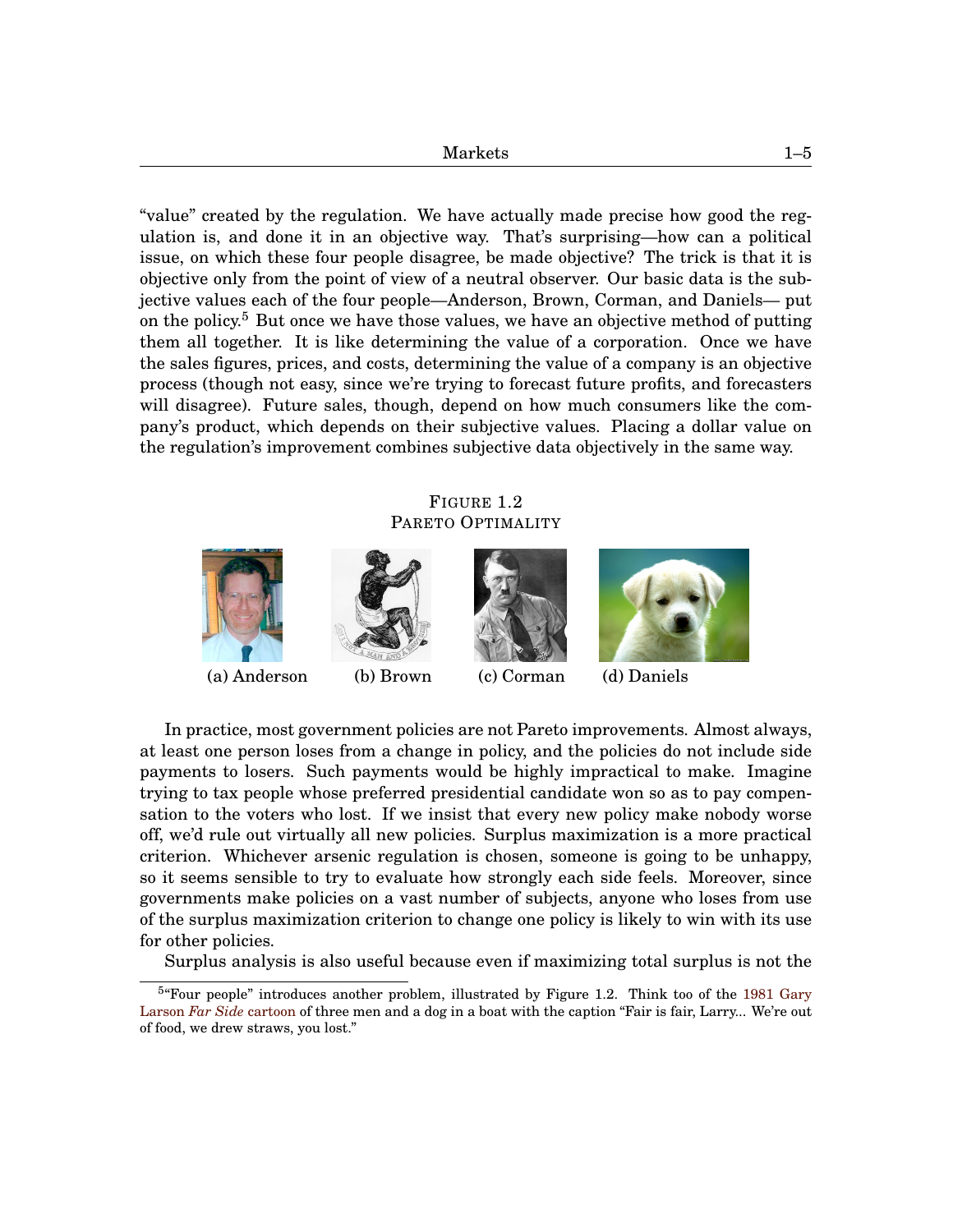| ັບພ<br>---- |  |
|-------------|--|
|             |  |

goal, it is useful to figure out who is helped and who is hurt by a policy, and by how much. This will help us predict the political battlelines, as we will see in later chapters.

#### **1.3: The Surplus from a Single Transaction**

Let us now apply the idea of surplus maximization to a market transaction instead of government policy. Buyer Brown approaches seller Smith and asks if Smith will sell a bottle of whisky for \$10. Smith agrees, and the whisky changes hands. Is the transfer of the bottle from Smith to Brown a good thing?

Surplus maximization says it is. Since Brown offered a price of \$10, we know his willingness to pay was at least that high, and probably higher. Suppose it is \$15. Since Smith accepted the price of \$10, we know his value for the bottle was no more than that. Suppose it is \$8. Using the figures of \$15 and \$8, the net benefit from Smith giving the bottle to Brown is \$7, an increase in total surplus, an increase in value. If we didn't know the number \$8 and \$15, the gain might be more than \$7, or less, but since both parties agreed to the trade we know that Smith's value must be below Brown's and the gain in value is positive. Total surplus has risen.

We are calling this valuation rule "surplus maximization," but it is also called **the Kaldor-Hicks criterion** after the economists who first defined it, or **potential Pareto improvement**, or **wealth maximization**, or **economic efficiency.** These names all say things about the rule. Kaldor-Hicks tells the names of the two English economists who came up with it in 1939.<sup>[6](#page-0-1)</sup>





<span id="page-5-0"></span>

Nicholas Kaldor (1908-1986) John Hicks (1904-1989)

"Potential Pareto improvement" is an idea we've already discussed. If surplus has increased, that means that potentially we could have a Pareto improvement by undertaking the new policy or transaction and then compensating any losers. Of course, in the case of a voluntary transaction, there are no losers, so the Pareto improvement is not just potential.

<sup>6</sup>Nicholas Kaldor, "Welfare Propositions in Economics and Interpersonal Comparisons of Utility," *The Economic Journal*, 49 (195): 549–552 (1939). John Hicks, "The Foundations of Welfare Economics," *The Economic Journal*, 49 (196): 696–712 (1939).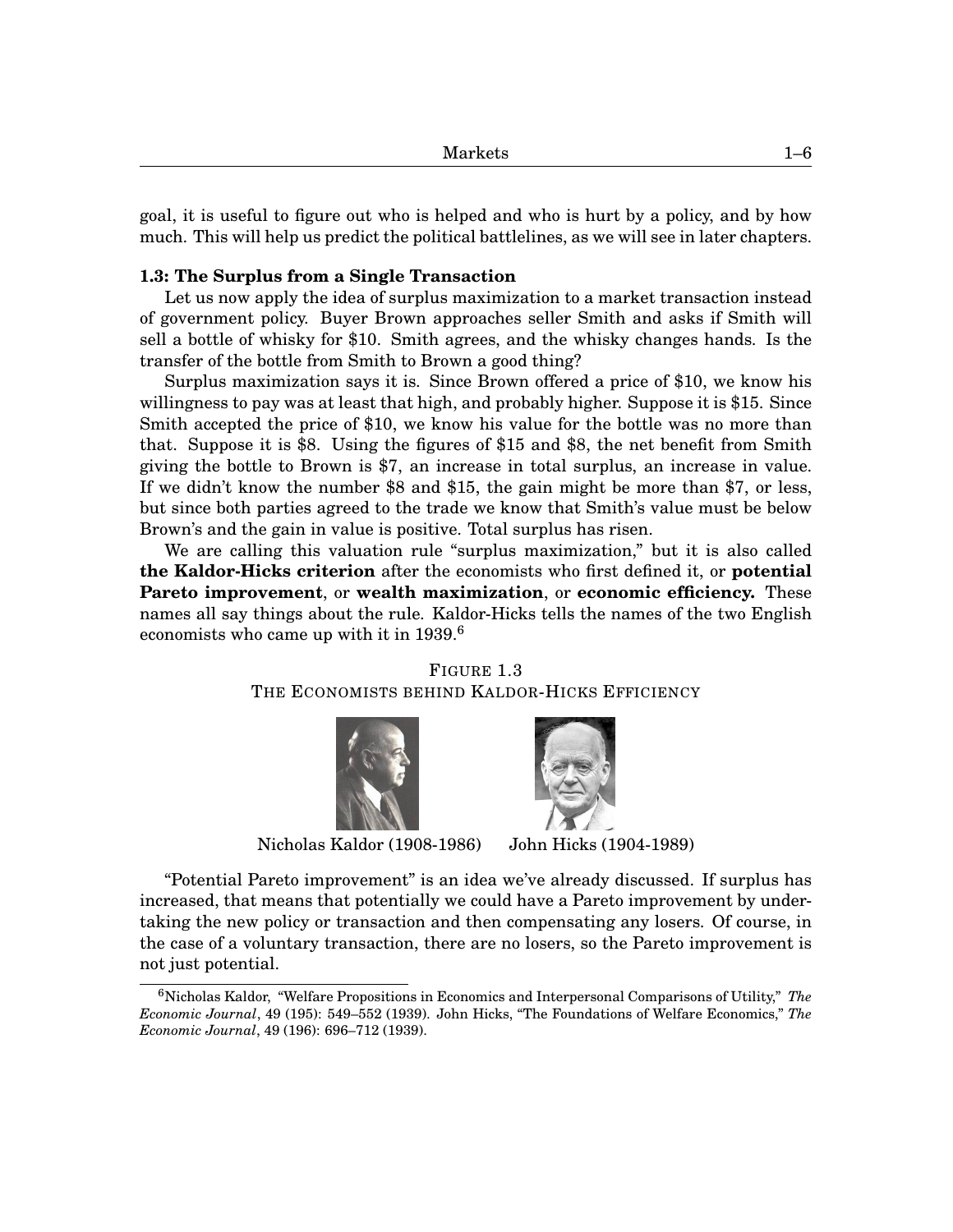How about "wealth maximization"? If Brown values the bottle of whisky at \$15 and Smith at \$8, then moving the bottle from Smith to Brown at a price of \$10 has a benefit of \$5 for Brown and \$2 for Smith. The effect of the trade on their satisfaction is the same as if Brown and Smith had never met, but by a miracle \$5 suddenly appeared in Brown's pocket and \$2 in Smith's. Thus, the name "wealth maximization": a surplusmaximizing trade increases the dollar amount at which people value their possessions. That is the right way to think of society's wealth, as a concept. It is crucial to realize that this is *not* the same as the market value of everybody's possessions, which is the usual way to measure wealth since we observe market prices but not the most people are willing to pay. Wealth in the sense of total surplus measures how much people value their possessions, not how much they had to pay for them or how much they could sell them for. My surplus for example, would rise if I sold a \$200,000 house which I was barely willing to buy at that price and used the money to buy a different \$200,000 house for which I would have been willing to pay \$300,000. My well-being has risen after I make the change, but my dollar wealth as measured at market prices has not.<sup>[7](#page-0-1)</sup>

The term "economic efficiency" has a similar motivation. In everyday language, something is efficient if it achieves its goal with minimum effort or expense. In economics, efficiency refers to whether we could increase total surplus without increasing the amount of inputs. If we can, then the original situation is inefficient, and the size of the inefficiency is the amount of potential surplus lost. If the problem is **productive inefficiency**, the goods could be produced more cheaply. If the problem is **allocative inefficiency**, total satisfaction– that is, total surplus— could be increased by rearranging who has which goods without increasing the total amount. Moving the bottle from Smith to Brown is necessary for allocative efficiency because it increases satisfaction, even though there are no more bottles of whisky than before the transfer. It is as if the economy had found a technology that increased the amount of output by \$7.

We've started with an easy case for our value criterion. It may seem obvious that it is good for Smith to sell the bottle of whisky to Brown. But notice that surplus maximization does not "assume the answer," as would a criterion such as "voluntary trades are good." Surplus maximization applies generally. It is a multipurpose tool. We can compare any two outcomes by looking at whether surplus has increased, so

<sup>&</sup>lt;sup>7</sup>The concept of "gross domestic product " does use prices rather than values to measure well-being. GDP measures how much people pay for goods traded in markets. It tries to get at the idea of how much value is produced, but it's impossible to measure in practice how much Brown *would* pay for the whisky, and easier to measure how much he *does* pay. Also, GDP measures "value-added" to avoid double counting inputs, so if Smith paid \$7 for corn to make the whisky, GDP would increase by \$3 ( = \$10 - \$7) as a result of the trade, and the other \$7 would be counted in GDP by looking at the trade the corn farmer made with Smith.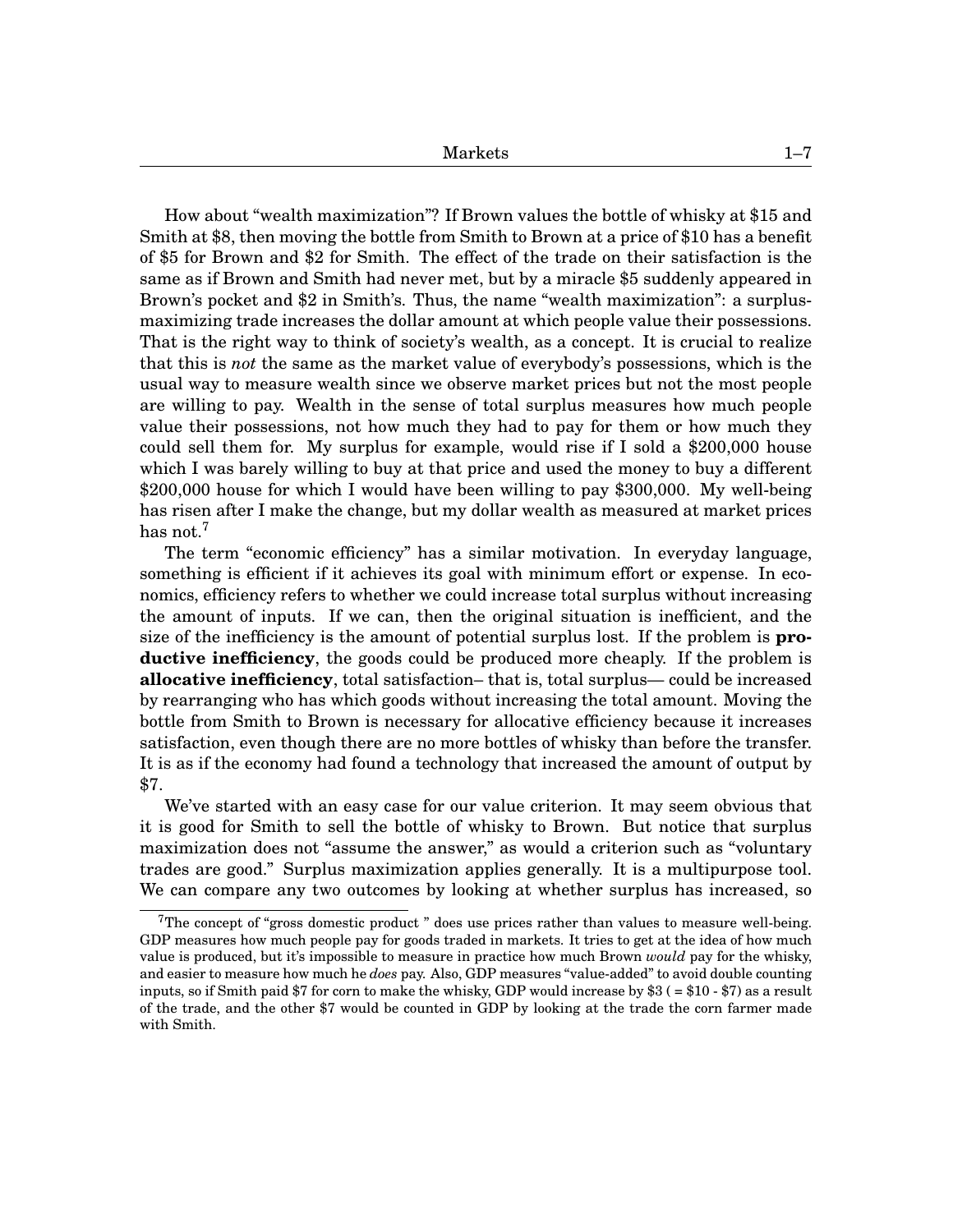we don't need one rule for whether voluntary transactions are good, another one for whether government regulations are good and another one for whether innovation is good. Also, surplus maximization allows a numerical value to be put on how good the trade is, rather than just saying it is good or bad.

Since surplus maximization doesn't assume the answer, though, it may not always come up with the answer you want. What if Brown is only ten years old when he buys the whisky? Or what if Brown steals the bottle of whisky from Smith instead of buying it? Surplus maximization says that this, too, is a good thing. The effect on total surplus is exactly the same as the sale at the price of \$10. The sale benefited Brown by \$5 and Smith by \$2, a total of \$7. The theft benefits Brown by \$15 and hurt Smith by \$8, which also makes for a total benefit of \$7. Surplus maximization doesn't care about how much each person gets as a result of the event. All that matters is that the bottle has moved from someone who values it less to someone who values it more.

Most people would say that Brown's theft is a bad thing, not a good one, even though it raises surplus. That's why we have laws against theft. But surplus maximization is morally neutral. It leaves out morality and just looks at personal satisfaction.

You might feel like rejecting surplus maximization since it can reach a perverse result such as theft being a good thing, good, but moral neutrality is one reason economists use the concept. The best moral rule is not controversial in the case of theft, but for many government policies it's unclear how morality would apply or whose moral belief should count.<sup>[8](#page-0-1)</sup> But what is more important is that using a general principle such as surplus maximization instead of a specific one such as "stealing is sinful" can often (though not always) help us pin down what is bad about bad actions more precisely.

Surplus maximization, in fact, usually agrees with everyday morality when it comes to prescribing what the government should do. Surplus maximization actually does imply that stealing should be illegal and that people should have moral scruples against stealing. In the particular case of Brown and Smith, surplus maximization says that the theft is good. It is good, however, only because we started with a story in which Brown was willing to pay as much as \$15 and Smith was willing to accept as little as \$8. That information is crucial to whether moving the bottle from Smith to Brown was good or bad.

What would happen if we didn't know the particular values Brown and Smith put on the whisky? Suppose the government announced that it was going to simply give the bottle to whoever valued it most, without actually requiring money to change hands. Not knowing the numbers, the government would have to ask each person

<sup>8</sup>Of course, if you ask me, I'd could tell you exactly whose moral beliefs should count—mine, since I hold the correct moral beliefs. But people would rather hear what economists have to say about surplus than what they have to say about sin and virtue, so that's what we talk about.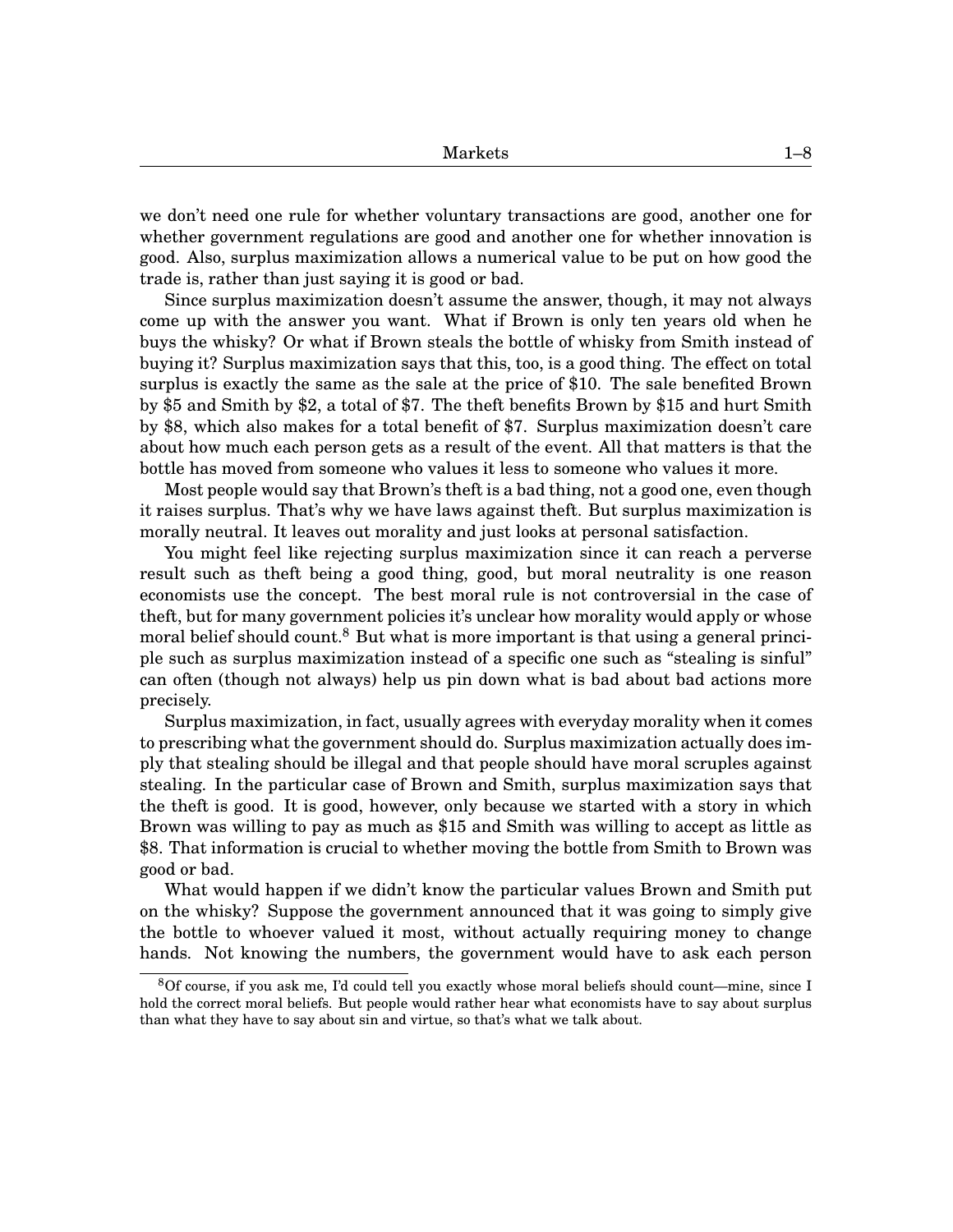his value. What would they say? Brown could say he should get the bottle because he wants it so much he would pay \$150 for it if he had to. Smith could say that he, too, really wants that bottle and his value is \$500, even more, so the government shouldn't take it away from him and give it to Brown. They would lie—or at least, they would lie if they didn't have moral scruples. And even if we put aside the possibility of lying, until someone has to actually pay for something he usually doesn't know the absolute most he would pay for it because he hasn't thought much about the question. He hasn't thought about it, because that absolute most number rarely matters. It's enough for me to know that my value for a cup of coffee is greater than the current Starbuck's price; I don't have to calculate the most I would pay if I had to.

Without knowing everyone's values, though, how can we use surplus maximization as a policy tool? Sometimes the economist just does his best to try to estimate values by looking at people and thinking how much that kind of person values something, or by asking them and trusting to their honesty. The wonderful thing about market transactions, however, is that market prices force people to reveal their true values. Brown puts his money where his mouth is when he offers \$10 for the bottle. He's not going to exaggerate and say he's willing to pay \$150 if he actually has to pay the money. Smith reveals something about his value too, when he accepts \$10. If he wants to credibly claim his value is \$500, he has to give up on the \$10 sale. When a voluntary transaction takes place, we do not learn the exact values, but we learn a little bit more, and we can deduce that there is a gain in social surplus.

Now let's go back to theft. After a theft, unlike after a voluntary transaction, we do not know that surplus has increased. We learn something—that Brown was willing to go to the trouble of stealing the bottle, and Smith was not willing to go to the trouble of guarding it effectively—but that is not enough to guarantee surplus maximization. Maybe Brown stole the bottle of whisky because he values it at \$3 (unlike in our earlier example, where it was \$15) and the effort of stealing is only a cost of \$1 for him. If Smith's value is \$8, the theft has reduced social surplus.

Notice, too, that using \$3 for Brown and \$8 for Smith, the social surplus is not just -\$5, the difference between Jone's value and Brown's, but -\$6. That's because not only does the theft reduce allocative efficiency, it also creates productive inefficiency: Brown bears that \$1 cost of stealing, which isn't producing any new goods for anyone.

The cost rises even higher if Smith reacts by investing time and money to protect his goods against Brown's thievery. Smith's defensive tactics of buying locks and security guards may be morally more justifiable than Brown's offensive expenditure on burglar tools and night-time outings, but both offense and defense are a drain on society's wealth. Thus, theft, while it may increase surplus in particular cases, has a bad effect overall. Moreover, if the government forbids theft but allows selling, then if Brown really does value the whisky at more than \$8 he can buy the bottle from Smith anyway.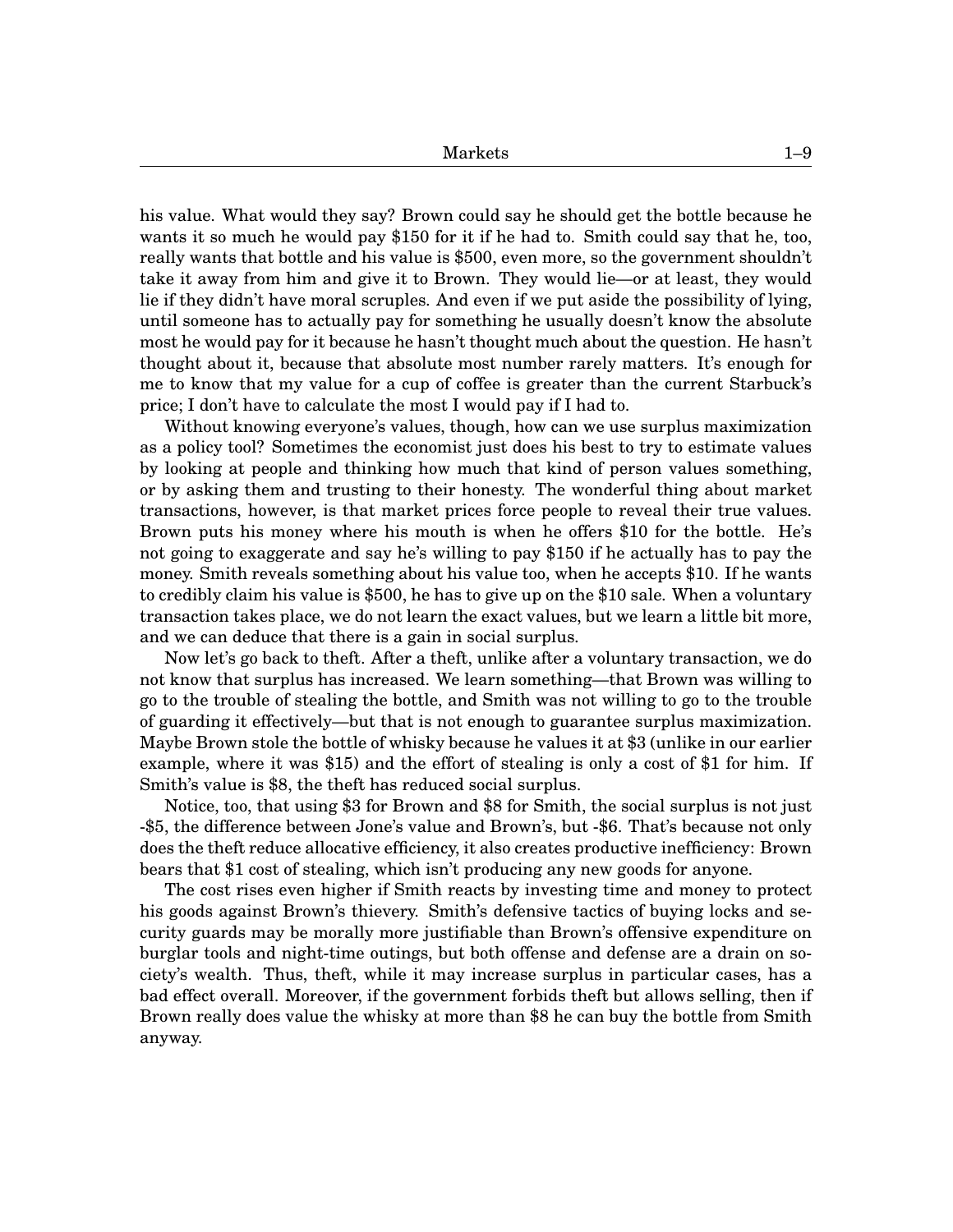In this way we've derived a reason why theft is bad, a reason based on surplus maximization, rather than having to accept the evil of theft as one on a list of many separate moral rules. The Eighth Commandment says "Thou shalt not steal," but even if you don't believe that God ordained the Ten Commandments, if you accept surplus maximization you come to the same conclusion. We can not only derive "Thou shalt not steal," but "Thou shalt not kill," "Thou shalt not commit adultery," and many other moral rules, which become mere corollaries or surplus maximization. In this way surplus maximization like the Golden Rule: "Love thy neighbor as thyself" (Matthew 19:19). The Golden Rule doesn't say the decisionmaker should use each person's own valuation to allocate goods in the economy, but like surplus maximization it is a general guide to behavior and treats people in an unbiased way.

Think too about what surplus maximization is not. It is not materialism, or economic goals, or maximizing gross domestic product, or making a country as rich as possible, even though it's measured in dollars. Crucially, it's based on how much people value things, not on the things themselves. Suppose Brown owns an old walnut tree like the one in Figure 1[.4](#page-11-0) and refuses to sell it to Smith for \$8,000 to cut down as timber.<sup>[9](#page-0-1)</sup> That outcome maximizes surplus, since clearly Brown values the walnut at more than \$8,000 and Smith at less. If Brown sold the tree, however, GDP would rise by \$8,000, even though in a more precise sense "wealth" has fallen.

The most pernicious confusion policymakers have about economic goals is the idea of "creating jobs" and "reducing unemployment". I say "confusion" because although people talk about increased employment as the goal, that isn't really what they're after. If reducing unemployment is really the goal, a quick way to achieve it would be to make unemployment illegal. A law like this was actually passed once in Mississippi. It said:

All freedmen, free negroes and mulattoes in this State, over the age of eighteen years, found on the second Monday in January, 1866, or thereafter, with no lawful employment or business,. . . shall be deemed vagrants, and on conviction thereof shall be fined in a sum not exceeding, in the case of a freedman, free negro or mulatto, fifty dollars,. . . If any freedman, free negro or mulatto shall fail . . . to pay . . . it shall be, and is hereby, made the duty of the sheriff of the proper county to hire out said freedman, free negro or mulatto, to any person who will, for the shortest period of service, pay said fine and forfeiture and all costs . . .

Probably the authors of this law, passed while freedmen still were not able to vote, would have said this was for the freedmen's benefit, to prevent them from becoming vagrants. It also helped white employers, though, because it meant that black workers

 $^{9}$ For a discussion of walnut tree prices, see <http://www.woodweb.com/cgi-bin/forums/forestry.pl?read=512463>. Another tree one might use as an example is the Boole Tree, a giant sequoia, the largest sequoia in a grove and the only large one remaining after logging between 1892 and 1918, saved by the foreman of the operation.

<sup>&</sup>lt;sup>10</sup>Mississippi Vagrant Law,  $\S2$  [http://wps.ablongman.com/long](http://wps.ablongman.com/long_longman_lahdemo_1/0,8259,1546454-,00.html).longman.lahdemo.1/0,8259,1546454-,00.html. " $\S$ " means "Section".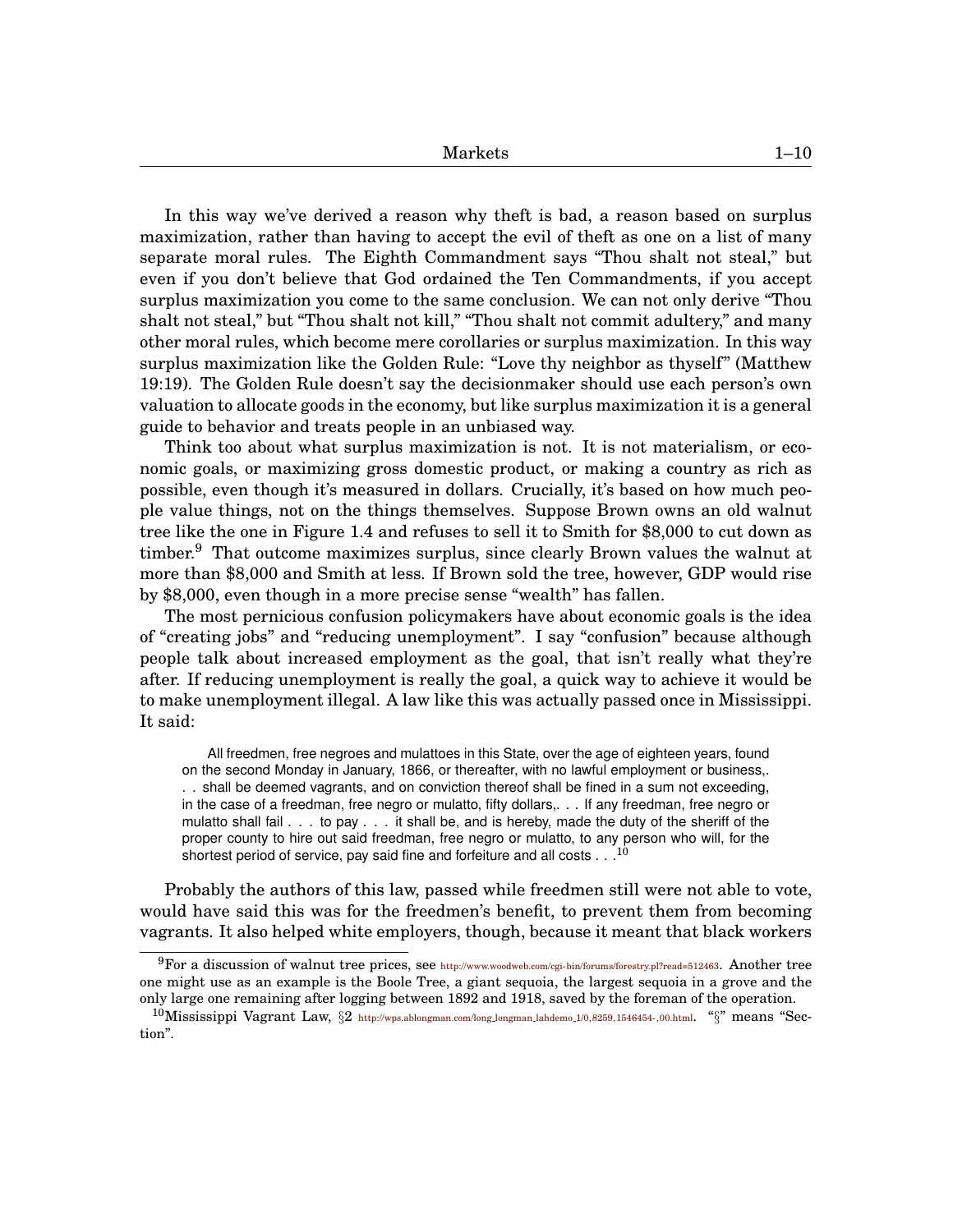could not be choosy when it came to picking a job. When unemployment is banned, it is illegal to quit without having a new job already in hand. It's bad being unemployed when you want a job, but not so bad as being forced to take the first miserable job you're offered. What people mean when they say they want a job, or want to create jobs, is that they want good job opportunities.

So it isn't that we just want to reduce unemployment. Nor is it that we want to increase *em*ployment. If we required all women to work and forced students into the workplace by closing colleges, that would raise employment. Nor do we want to guarantee that anybody searching for a job gets one. We could require them to take their best opportunity within six months— fast-food and lawnmowing included— or face penalties. Or, if it is high-paying jobs that are the goal, we could have the government hire people at \$100,000/year to pick dandelions out of lawns. No— what people really mean when they say they want there to be more jobs is that they want there to be more ways that people can productively use their time. In other words, they want to maximize surplus. In the ideal world, people standing idle are not maximizing surplus. In the actual world, we want them to stand idle till they find the right job. There is tremendous movement into and out of employment both in good times and bad. Job movement is ordinarily good, not bad. Someone is worth less in their current job than in some other job, so he switches. An economy cannot have people moving to better jobs unless they leave worse jobs. Ideally, everyone would find a better job instantly, but in reality workers have to search for a job and employers have to search for workers. In a recession people stay unemployed for longer than usual because of a shock to the system. Overbuilding of housing followed by a banking crisis, for example, would mean that a larger number of people (and capital) are in a job this is less productive than another position somewhere in the economy. Finding that new position isn't easy, so unemployment rises. Subsidizing housing jobs would reduce unemployment, but at the cost of building still more empty houses. Jobs voluntarily created by employers, on the other hand, will produce goods that consumers want. Employers, too, need to figure out what those goods are that have higher value than the overbuilt housing. This takes time, and meanwhile both wages and profits suffer, but adjustment is necessary if the economy is to produce goods people want.

#### **1.4: The Surplus in an Entire Market**

The first step to understanding why the free market maximizes surplus was to understand why the single transaction between Brown and Smith maximizes surplus. We slid over the question of why they traded at a price of \$10 rather than some other price between the \$8 that is the least Smith would accept and the \$15 that is the most Brown would pay. Now we will return to that.

The next step is to look at how the market price is chosen. Let us look at the entire market for whisky. Let the market consist of 300,000 potential buyers, each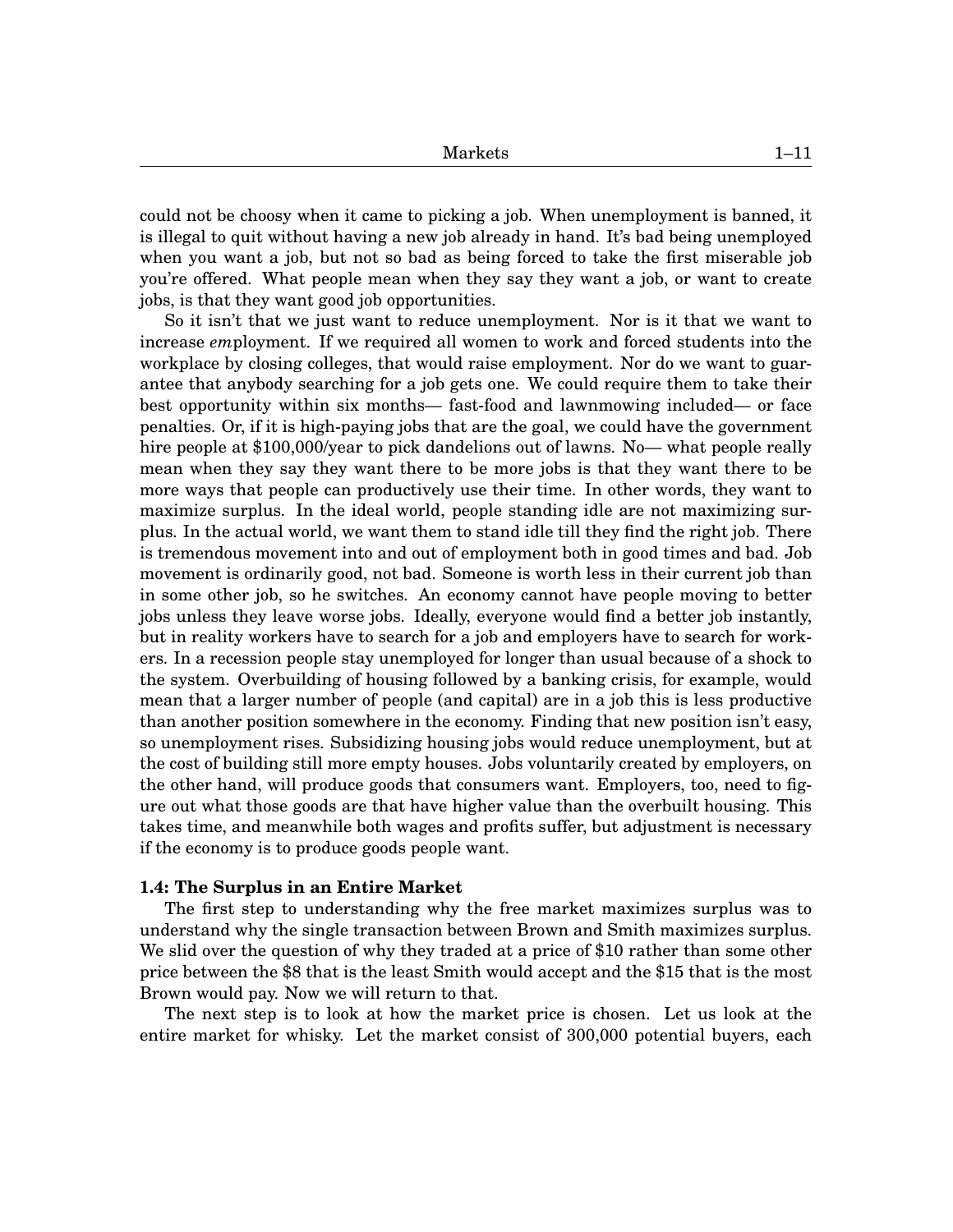| Markets                                                                               | $1 - 12$ |
|---------------------------------------------------------------------------------------|----------|
|                                                                                       |          |
|                                                                                       |          |
| of whom would buy at most 1 bottle, and 5,000 potential sellers, each of whom might   |          |
| sell 100 bottles. Buyers vary in their willingness to pay. Some buyers would pay at   |          |
| most \$.01 per bottle, but others would pay as much as \$30. (We say that \$30 is the |          |

**reservation price**, the most any buyer would pay.) Sellers vary in their minimum acceptable price. Some would accept as little as \$4, but others would require as much as \$19. Figure 1[.4'](#page-11-0)s supply and demand diagrams show this more precisely using the supply and demand equations  $P = 30 - 0.1Q^d$  and  $P = 4 + 0.03Q^s$  (with quantities of bottles measured in thousands). The demand curve shows that there are 100,000 consumers willing to pay at least \$20 and 200,000 willing to pay at least \$10.

The supply curve in Figure 1[.4](#page-11-0) shows that there are 1,000 sellers (with a total of 100,000 bottles) willing to take as little as \$7 and 2,000 willing to take as little as \$10. At the price of \$10, the quantity supplied equals the quantity demanded. This price of \$10/bottle, the price generated by market forces, is the **equilibrium price**.

<span id="page-11-0"></span>

Why do market forces generate a price of \$10 and not some other price? One might answer "because the supply and demand curves cross at \$10" or "because supply equals demand at \$10," but those answers are superficial. The real answer must explain why the equilibrium price is where quantity supplied equals quantity demanded.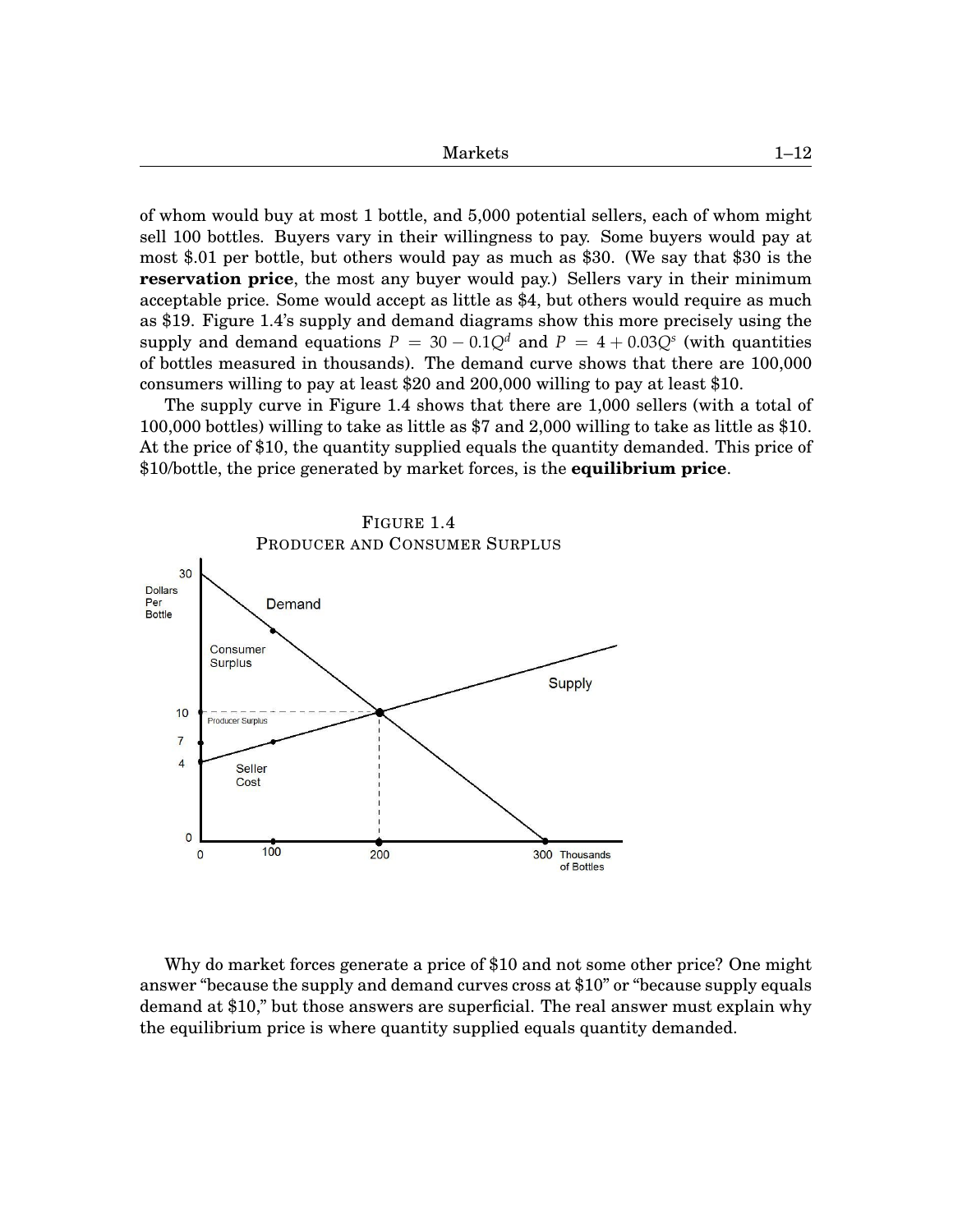Think about what would happen if the price were higher—say, \$20 per bottle. Sellers would be delighted to sell everything they had, but only 100,000 consumers would be willing to buy. As a result, some sellers would end up unable to sell. Those frustrated sellers would shave the price to \$19.99, causing buyers to switch to them. That would leave other sellers customerless, and those sellers would shave the price to \$19.98. The price of \$20 per bottle is thus unstable. And so is any other price above \$10.00.

The same reasoning shows that any price below \$10.00 is unstable. At any price below \$10.00, buyers are more eager to buy than sellers are to sell, and some buyers would be unable to find a seller. Suppose the price were \$7.00/bottle. Consumers who couldn't find a willing seller because of the excess demand would offer \$7.01 to outcompete the other buyers. The outcompeted buyers would offer \$7.02 in response, and the process would continue until the price was bid up to \$10.00.

At the price of \$10.00, each buyer willing to buy at that price would find a willing seller, and there would be no incentive to for any buyer to offer a higher price or for any seller to offer a lower price.

This reasoning shows that the free market equilibrium price is stable. That it is stable, however, says nothing about whether it is good. Buyers would always like to pay less and sellers would like to get more, so there are always people ready to complain about the equilibrium price. Philosophers have put much thought into deciding when those complaints might be justified. What is the "just price" for a bottle of cheap whisky, the price that is fair? Economists shy away from the words "just" or "fair," but they have their own criterion for whether a price is good: does it end up helping to maximize surplus? And as it happens, the equilibrium price results in surplus being maximized.

To show that the equilibrium price is efficient, we need to think about the benefits of the transactions to buyers and sellers. First, calculate the benefits for the equilibrium price of \$10.00 and quantity of 200,000 bottles, bought and sold by the buyers and sellers to the left of the intersection of supply and demand in Figure 1[.4.](#page-11-0) Those are the buyers with the highest gross benefits from buying bottles (from \$30 down to \$10) and the sellers with the lowest costs of parting with them (from \$4 to \$10). (The **gross benefit** is the value to the buyer of suddenly possessing a free bottle. The **net benefit** is the gross value minus the price he has to pay.) You will see immediately that to maximize surplus we need whisky to be bought by these high-valuing buyers and sold by these low-valuing sellers, as happens in the free market. Government allocation of the whisky might not reach the same result. Government allocation would reach a different result if it gave the bottles to the consumers with the lowest income, or the most morally deserving consumers, or the consumers best-connected politically, rather than to the consumers willing to pay the most.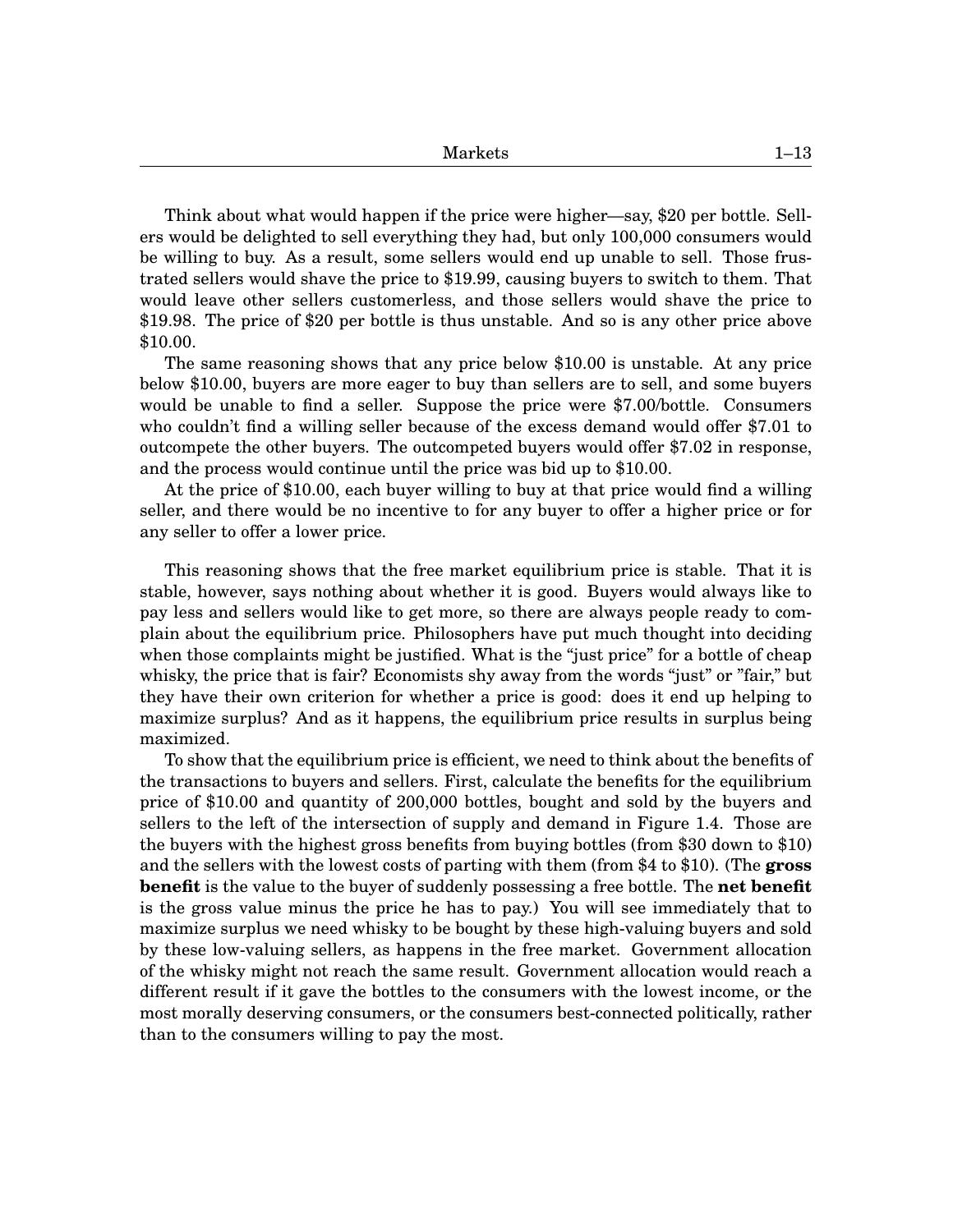FIGURE 1[.4](#page-11-0) (REPEATED FROM ABOVE) PRODUCER AND CONSUMER SURPLUS



The gross benefit to the sellers who are selling those 200,000 bottles is their sales revenue, which is (200,000 bottles) (\$10/bottle) =  $$2,000,000$ . This is not their net benefit, because the sellers place positive value on those bottles, even if their values are not as high as the buyers'. The seller values range from \$4/bottle to \$10/bottle, as shown by the height of the supply curve. Combined, the seller values are the area labelled "Seller Cost" in Figure 1[.4,](#page-11-0) since for typical sellers the value they place on what they are selling is their acquisition or production cost (though the cost might also be an opportu-

nity cost—that they cannot drink the whisky themselves).

We can numerically calculate the size of the seller cost. Geometrically, it is the area of the rectangle \$4/bottle high and 200,000 bottles wide (which is \$800,000) plus the area of the triangle with a height of (\$10/bottle - \$4/bottle) and a width of 200,000 bottles, which is  $(1/2)$  (\$6/bottle) $(200,000)$  bottles) = \$600,000. That sums to a seller cost of \$1,400,000.

Since the sellers' net benefit is their gross benefit (the revenue) of \$2,000,000 minus their lost value (the production cost) of \$1,400,000, their net benefit is \$600,000. This is the area labelled "producer surplus" in Figure 1[.4.](#page-11-0) Producer surplus is the standard name for net seller benefit.<sup>[11](#page-0-1)</sup> More formally:

**Producer surplus** is the sum across sellers of how much they receive in actual prices minus the minimum prices they would accept.

Producer surplus is not the same as profit. Profit as used in ordinary language includes the business's return to its equity capital. Those costs will often show up in the height of the supply curve, since a business will not be willing to keep supplying a given quantity if it is not earning a competitive return to its capital. Instead, the business will shrink or go out of business. On the other hand, in the short run the capital of a business is sunk, like certain its costs (e.g. an office lease that can't be terminated early), so it may be earning positive producer surplus but not be making an accounting profit or a long-run economic profit. Although producer surplus and

 $11$ Sometimes the concept of producer surplus is taught a different way, calculating the area of the producer surplus directly as a triangle rather than as the revenue rectangle minus the cost trapezoid. I'm using the slower way here so the reader will understand the concept better.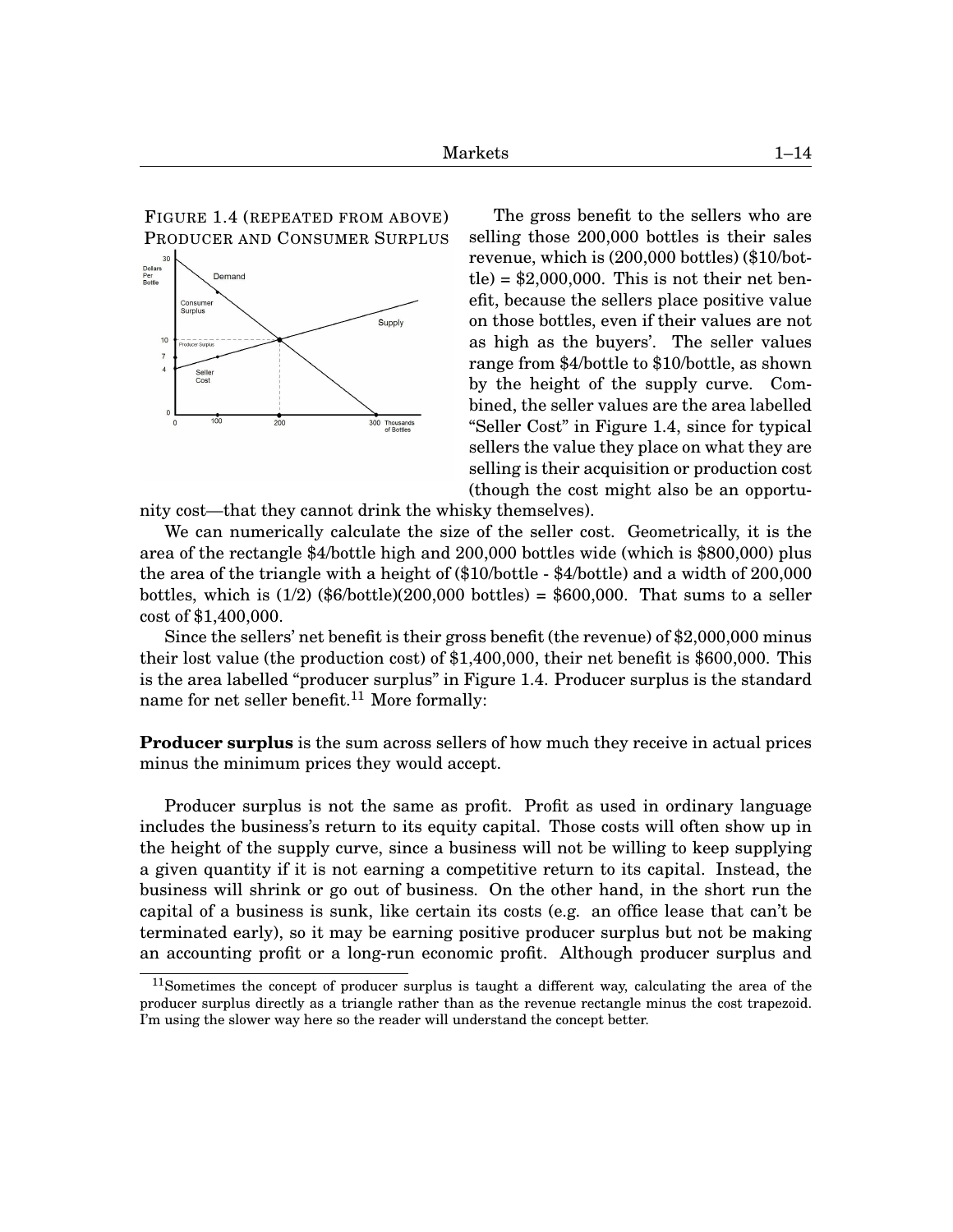profit are similar, they are not identical concepts.

FIGURE 1[.4](#page-11-0) (REPEATED FROM ABOVE) PRODUCER AND CONSUMER SURPLUS



Now think about the buyers of whisky. Their gross benefit from the 200,000 bottles is the sum of the values for each of the buyers. Some buyers have a value of \$30, some \$29, some \$28, and so forth down to the last buyer who actually makes a purchase, whose value is only \$10. (There exist other "buyers" who are inactive, but they will not be getting any benefit, so we can ignore them.) The sum of the values is the area under the demand curve up to 200,000 bottles. This equals the area of the rectangle \$10/bottle high and 200,000 bottles wide, which is \$2,000,000; plus the area of the triangle above it with height (\$30/bottle -

\$10/bottle) and width 200,000 bottles, which is  $(1/2)$  (\$20/bottle) (200,000 bottles) = \$2,000,000. Adding up the two areas (which have the same size here— pure coincidence) yields the gross benefit of the consumers, which is \$4,000,000.

The net value for the buyers is less than the gross value, because they have to pay the sellers \$10/bottle. This is a payment of \$2,000,000 for all 200,000 bottles, so the net value is \$4,000,000 - \$2,000,000 = \$2,000,000. In Figure 1[.4,](#page-11-0) this is the area labelled "consumer surplus".

**Consumer surplus** is the sum across buyers of the maximum prices they would pay minus the actual prices they do pay.

Why is this called "consumer surplus" rather than "buyer surplus"? Historical accident. I wish we used "buyer surplus" instead, because sometimes the buyers are not individual people, but companies. Even in that situation, though, we refer to the surplus of the buyer as "consumer surplus".

Adding together the producer surplus and the consumer surplus gives the total surplus created by the existence of this market. When the quantity is 200,000 bottles and the price is \$10/bottle, the total surplus is thus  $$600,000 + $2,000,000 = $2,600,000$ .

**Total surplus** is the sum across everyone in society of the net benefits received from the market for a good.

Usually total surplus is just the sum of consumer and producer surplus, but it could also include benefits to taxpayers from taxes buyers and sellers pay, or costs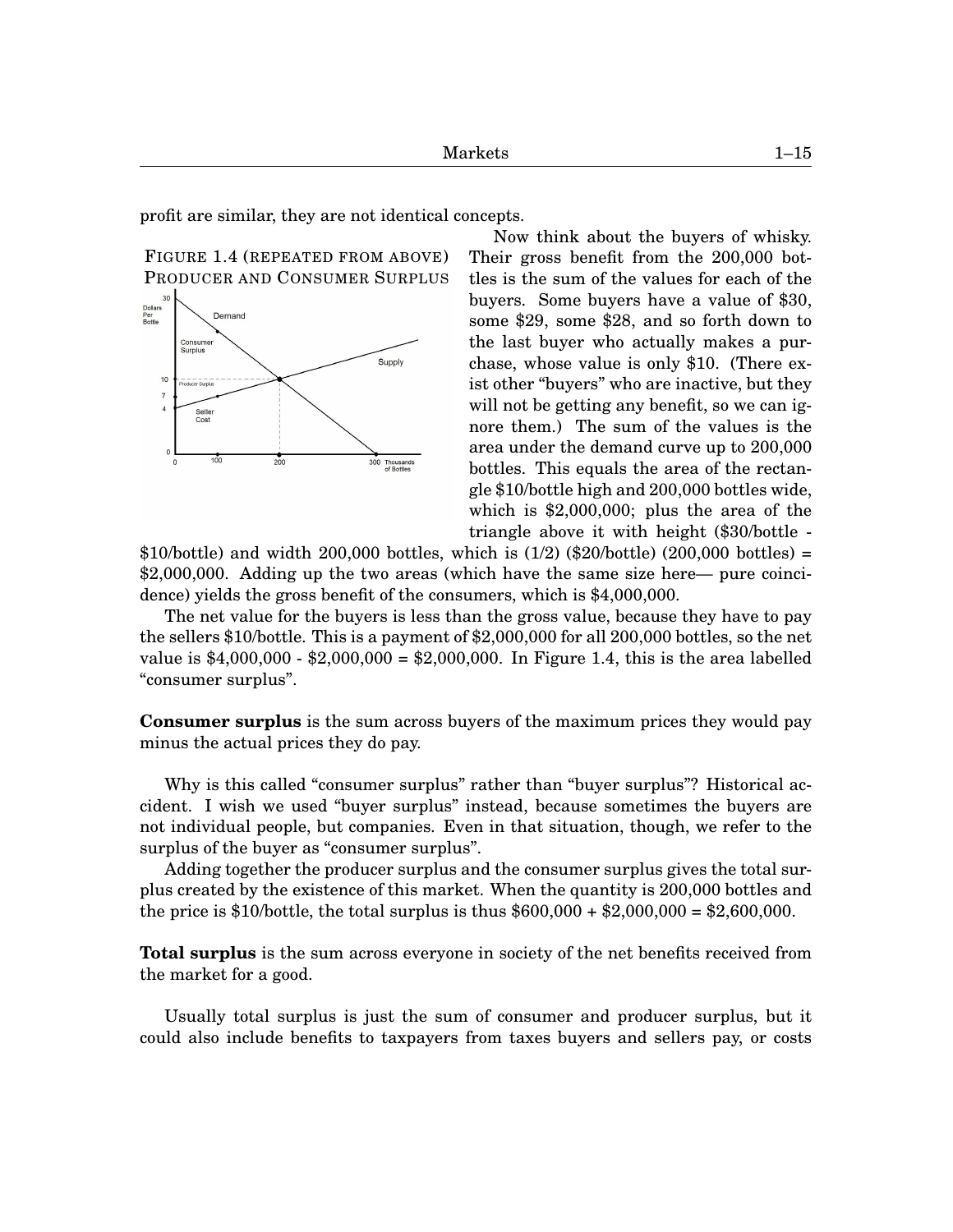and benefits to external bystanders such as neighbors of the liquor store who don't participate directly (the "externalities" that we will come to in the next chapter).

Notice that consumer and producer surplus don't equal each other. Indeed, often producer surplus is zero. That happens if producers are all so similar that they all have the same cost of production. Usually, though, there is surplus on both sides, but it is unequal. Is this unfair? Hard to say— it depends on what you mean by 'fair'. But if we want prices to signal the marginal benefit of the most reluctant active buyer and the most reluctant active seller, we can't obscure that information by deciding that one side or the other deserves more of the surplus. George Orwell said of the economist F. A. Hayek,"He does not see, or will not admit, that a return to 'free' competition means for the great mass of people a tyranny probably worse, because more irresponsible, than that of the State. The trouble with competitions is that somebody wins them."[12](#page-0-1) Orwell, a socialist, didn't like having the free market deciding prices without some wise hand to guide it, and he trusted the government to provide that wisdom. Orwell was a good writer, so he knows how to turn a phrase. But, of course, in the competitions of the marketplace, it is not a bad thing that someone wins. That winner is whichever company provides the best product at the lowest price. The company that wins, gets a profit. But consumers win too, no matter which company is the winner. The "great mass of people" always wins from free competition; it is the companies which wish the competition was replaced by some kind of cartel that let them all charge high prices and earn high profits. And of course the tyranny of the company winning the competition is merely the ability to attract voluntary purchases from consumers. It can't compare with the tyranny of the State, which consists of the ability to take people's money without giving anything in return, and to put them in prison or execute them if they refuse to pay up. Moreover, a company selling products is responsible to consumers in the sense of losing their business if the company does a bad job. The State may or may not be responsible to the citizens, depending on whether the regime is democratic and on the power of the unelected judiciary and bureaucracy, but the penalty the State pays for poor performance is less immediate than that of the business that fails to provide an adequate product. We will return to this in detail later when we discuss government failure and government design.

At any rate, having calculated the total surplus created by the free market, we must now see whether government regulation could do better, as Orwell thinks is the case. Here we come to a remarkable fact: it is the quantity of 200,000 bottles that determines the total surplus, not the price of \$10/bottle. If we change the price, but keep the quantity the same, total surplus won't change.

To see this, suppose that the quantity traded remains 200,000, being bought by the

<sup>&</sup>lt;sup>12</sup>[Review by George Orwell: "The Road to Serfdom by F.A. Hayek / The Mirror of the Past by K. Zillia](http://thomasgwyndunbar.wordpress.com/2008/10/09/george-orwell-review/)[cus,"](http://thomasgwyndunbar.wordpress.com/2008/10/09/george-orwell-review/) *The Observer*, 9 April 1944.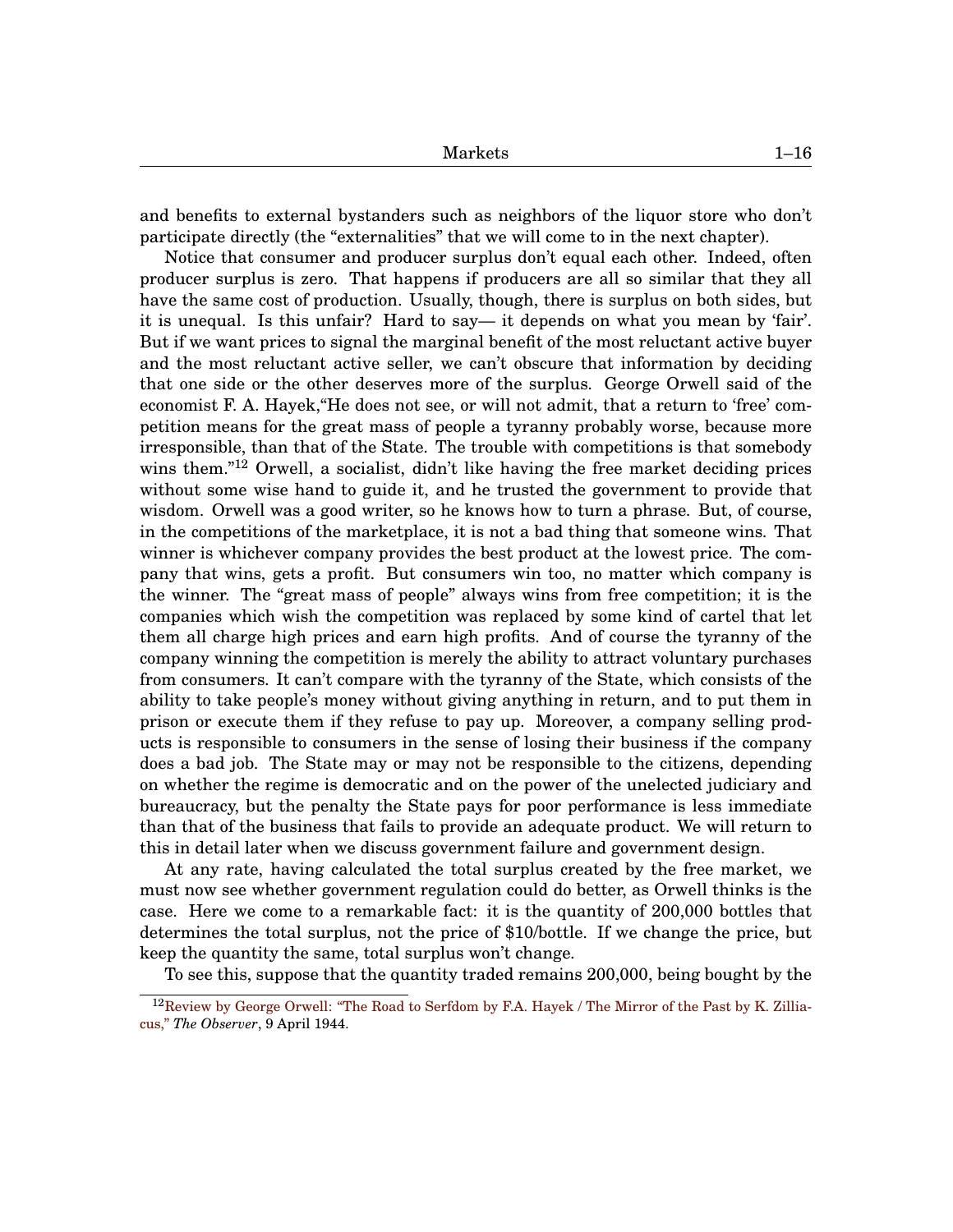same consumers and sold by the same sellers as in the free market, but the price rises to \$20/bottle. This must be backed up by government force, as a two-part regulation. The first part is that those 200,000 consumers must be forced to buy whisky on pain of prison, since many of them would rather not buy at such a high price. The second part is that sellers must be forbidden to reduce their price, on pain of prison, since there won't be enough customers to satisfy all the sellers at that high price and sellers will be tempted to offer discounts.

Calculate the surpluses again with that two-part regulation. The gross consumer benefit and the seller cost have not changed from their free market levels. Since the same people are buying and selling the same 200,000 bottles, the buyers still value the bottles at \$4,000,000 and the sellers still value them at \$1,400,000. All that has changed is that the buyers now pay a much higher price—a total amount of (\$20/bottle) (200,000 bottles) = \$4,000,000—and the sellers get higher revenue. Thus, now the consumer surplus is  $(\$4,000,000 - \$4,000,000) = \$0$ , and the producer surplus is  $(*4,000,000 - $1,400,000) = $2,600,000$ . The total surplus is unchanged from its free market level of \$2,600,000; all that has happened is that now the sellers get all of it and the buyers get none of it.

Whatever price is chosen under this two-part regulation, the total surplus will stay the same. When the quantity is fixed, the price is just a transfer from buyer to seller. The total surplus is

| (Consumer Surplus)                                                          | + (Producer Surplus) |
|-----------------------------------------------------------------------------|----------------------|
| (Gross Buyer Benefit – Price * Quantity) + (Price * Quantity – Seller Cost) |                      |
| (Gross Buyer Benefit)                                                       | $-$ (Seller Cost)    |

The *Price* ∗ *Quantity* terms cancel each other, so the total surplus is *(Gross Buyer Benefit - Seller Cost)*, which does not depend on the price.

The total surplus does depend on the quantity, however, which we were keeping fixed at 200,000 bottles. To see why, consider increasing the quantity. We will need the most reluctant seller to become active, one whose value for a bottle is \$10.00 and who has already sold some but not all of his 100 bottles, since sellers with lower values are already selling. We will need a new buyer to become active too, one whose value is less than \$10.00, since buyers with higher values are already buying. Even if the new seller's value is \$10.00 and the new buyer's value is \$9.99, this new exchange reduces total surplus by \$.01 rather than increasing it. Increasing sales further would reduce total surplus by even more.

How about reducing the quantity below 200,000? If a buyer with a value of \$10.01 stops buying from the most reluctant seller, the seller whose value is \$10.00, then total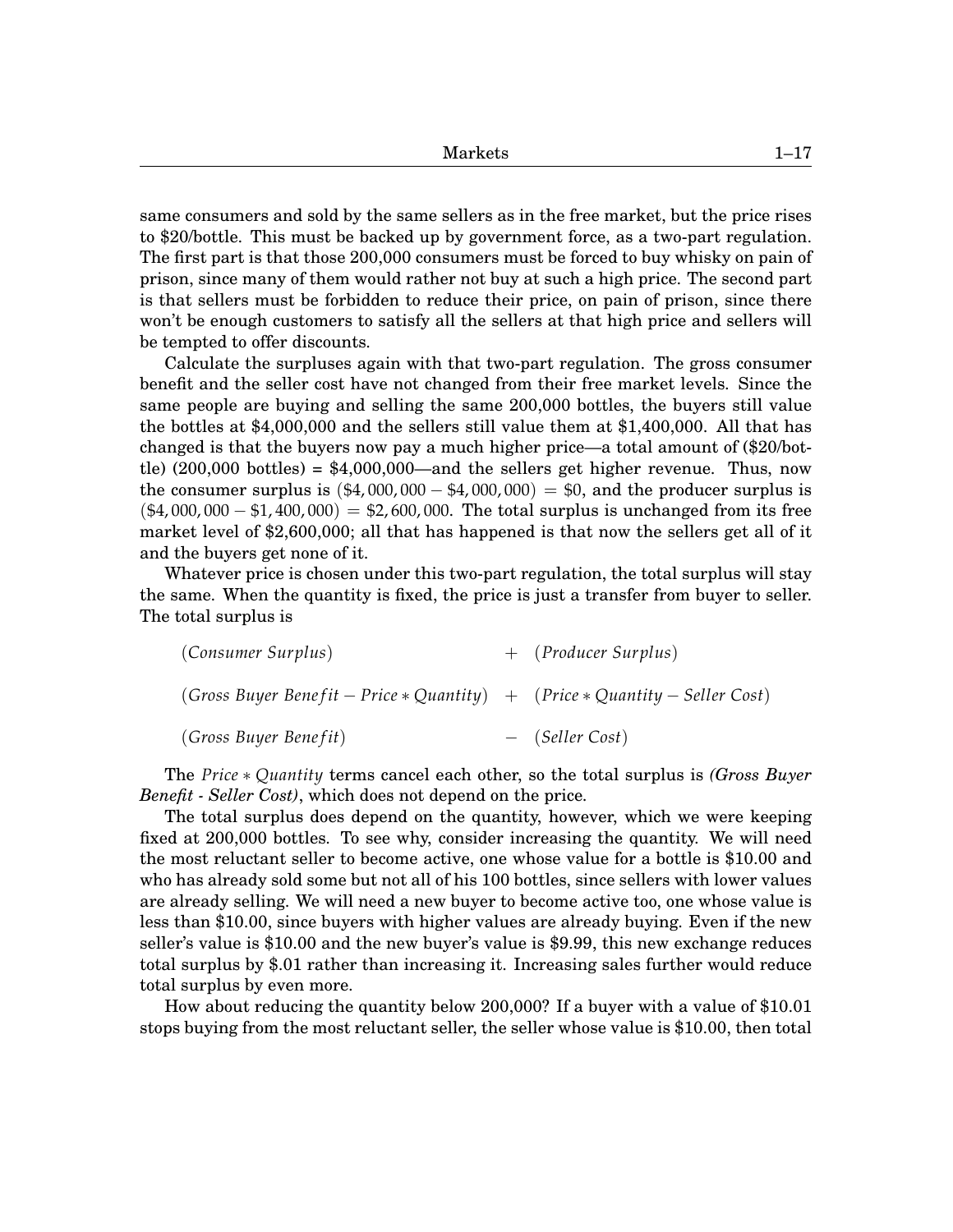surplus drops by \$.01. Reducing the quantity below the free market equilibrium level loses some of the gains from trade between active sellers and active buyers.

FIGURE 1[.4](#page-11-0) (REPEATED FROM ABOVE) CONSUMER AND PRODUCER SURPLUS



Thus, we see that the workings of the free market maximize surplus. First, the free market arrives at the equilibrium price, without any government intervention necessary. Then, the equilibrium price elicits an equilibrium quantity which maximizes the sum of producer and consumer surplus.

The fact that this is a two-step process is why the price actually does matter in the end. Earlier, we saw that if the government required the quantity to be 200,000, with the same buyers and sellers as in the free market, then the government could require any level it wanted to for the price, without altering total surplus. The two-part regula-

tion maximized surplus just as well as the free market could, even if the regulation could not do any better. But notice what we took for granted: that the government had detailed information at its disposal and could enforce its regulation costlessly.

How would the government know that the optimal quantity was 200,000? Supply and demand curves are not written down in books that the government can consult. Economists measure them with intricate statistical procedures using marketgenerated data. Simply asking people how much they would pay won't work, in the same way it didn't work for Brown and Smith. People don't think hard enough about it if they don't really have to pay, and they don't tell the truth. What would happen if the government said it was going to set the price of a bottle of whisky to one penny per bottle, and asked buyers to step forward if they were one of the 200,000 buyers with values above \$10? Moral scruples about lying aside, all 300,000 consumers would step forward, since all of them would like the chance to buy whisky at that price. If the government then asked which 2,000 sellers had costs below \$10/bottle, no seller would step forward, since none of them want to be forced to sell at a price of a penny per bottle.

The free market, unlike the government, needs very little information. The competitive process of bidding up or discounting moves the price to \$10.00 without any need for people to tell the truth. In an actual market, a buyer has no reason to claim that he would only pay \$5.00 if his true value is \$13.00 and the result of his claim is that he loses the chance to buy at \$10.00. A seller has no reason to claim that his minimum acceptable price is \$11.00 if it is really \$9.00 and his lie will lose him the sale. Economizing on information is a huge advantage of the marketplace, even more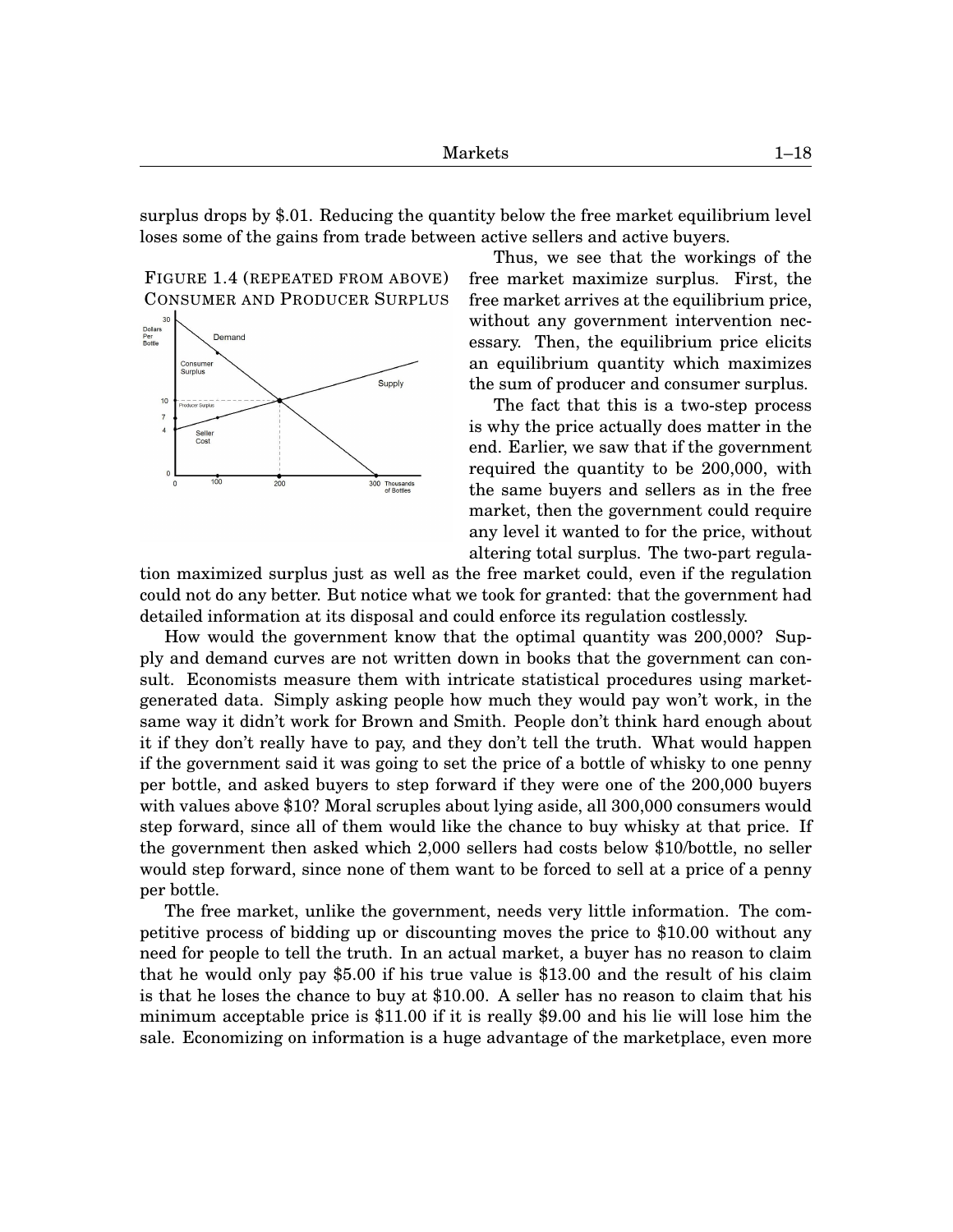important than the fact that it does not need to pay police to enforce its prices and quantities.[13](#page-0-1)

The logic is similar to why the single transaction between Brown and Smith maximized surplus. Brown and Smith are just two of the thousands of participants in the market, and the members of each pair are trading because both benefit. What is different in the case of the market is that anonymous market forces determine that the price will be \$10, whereas in the single transaction example I said that Brown offered Smith a price of \$10 without explaining where that price came from. But in both the single transaction and the market, the essential idea is that if both buyer and seller voluntarily agree to a transaction, it benefits both of them, and it increases total surplus.

<span id="page-18-0"></span>

# FIGURE 1[.5](#page-18-0)

In ordinary economic transactions the free market maximizes surplus without the need for government intervention. This is a modern interpretation of Adam Smith's idea of the I ¯ nvisible Hand in his 1776 book, *The Wealth of Nations.*[14](#page-0-1) In competition

 $13$ It is for the insight that information aggregation is a key accomplishment of the free market that Frederick Hayek received the Nobel Prize in economics. Every economics student should view the video, ["Fear the Boom and Bust: The Original Keynes vs. Hayek Rap Battle,](http://cafehayek.com/2010/01/keynes-vs-hayek-rap-video.html)" by Russell Roberts, *Cafe Hayek: Where Orders Emerge* blog (January 25, 2010).

<sup>14</sup>Smith, Adam, *An Inquiry into the Nature and Causes of the Wealth of Nations* (1st ed. 1776). . A good way to appreciate the beauty of the idea is to read Leonard E. Read, " 'I, Pencil: My Family Tree as told to Leonard E. Read," *The Freeman* (December 1958).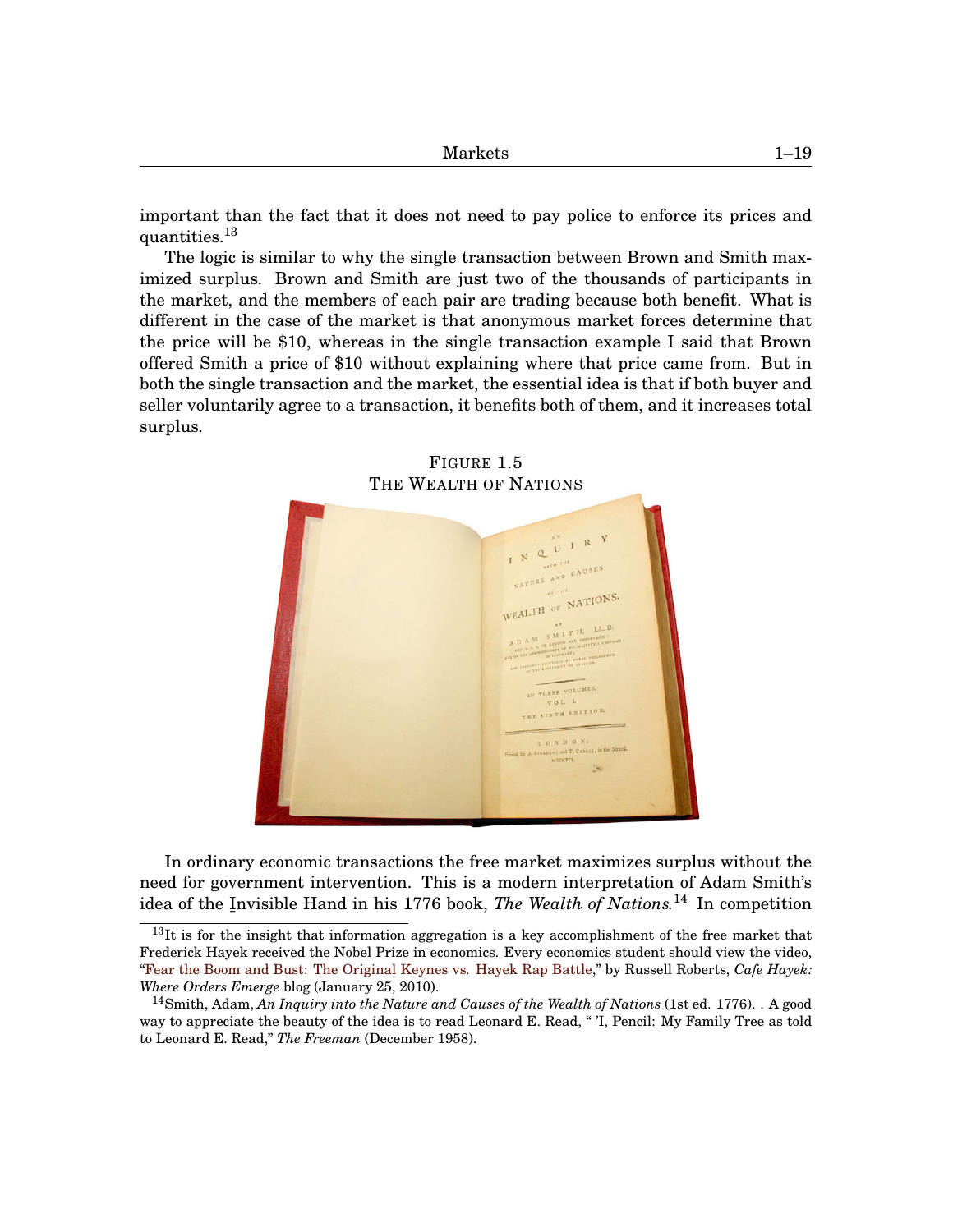| <b>Markets</b> | $1 - 20$ |
|----------------|----------|
|----------------|----------|

with each other, producers bid down the price to where the price equals the benefit to the lowest-valuing customer in the market. If a little more were produced, its marginal cost would be greater than the marginal benefit to consumers. If a little less were produced, we would lose a little bit of consumer and producer surplus.

The Invisible Hand is why economists criticize many regulations. Markets generally achieve good results on their own, without the need for anyone to intervene to change the market price or quantity. The idea of the Invisible Hand is exceedingly important, and much of an introductory economics class is devoted to trying to explain it. But economists also recognize that situations do exist in which some premises underlying the reasoning fails, so government regulation could help increase total surplus. These situations of "market failure" will be discussed in the next chapter. First, though, we will look at what happens with misguided government regulation of prices.

#### **1.5: Measuring the Surplus under Rent Control**

I have taken some care in explaining how surplus is measured, because it is so fundamental. Now let's think about how to tackle a given policy change. Rent control is a classic example. Suppose that due to increasing demand the rental rate for a onebedroom apartment has risen to \$500/month, so the city council passes an ordinance saying that rents can be no more than \$400/month (a **price ceiling**).

In Figure 1[.6a](#page-19-0), I drew the curves and decided what the equilibria were. In Figure 1[.6b](#page-19-0), I cut the areas up into triangles and rectangles. Once the areas were cut up and labelled, I could make up lists of rectangles and triangles. We'll now go through that step by step.



<span id="page-19-0"></span>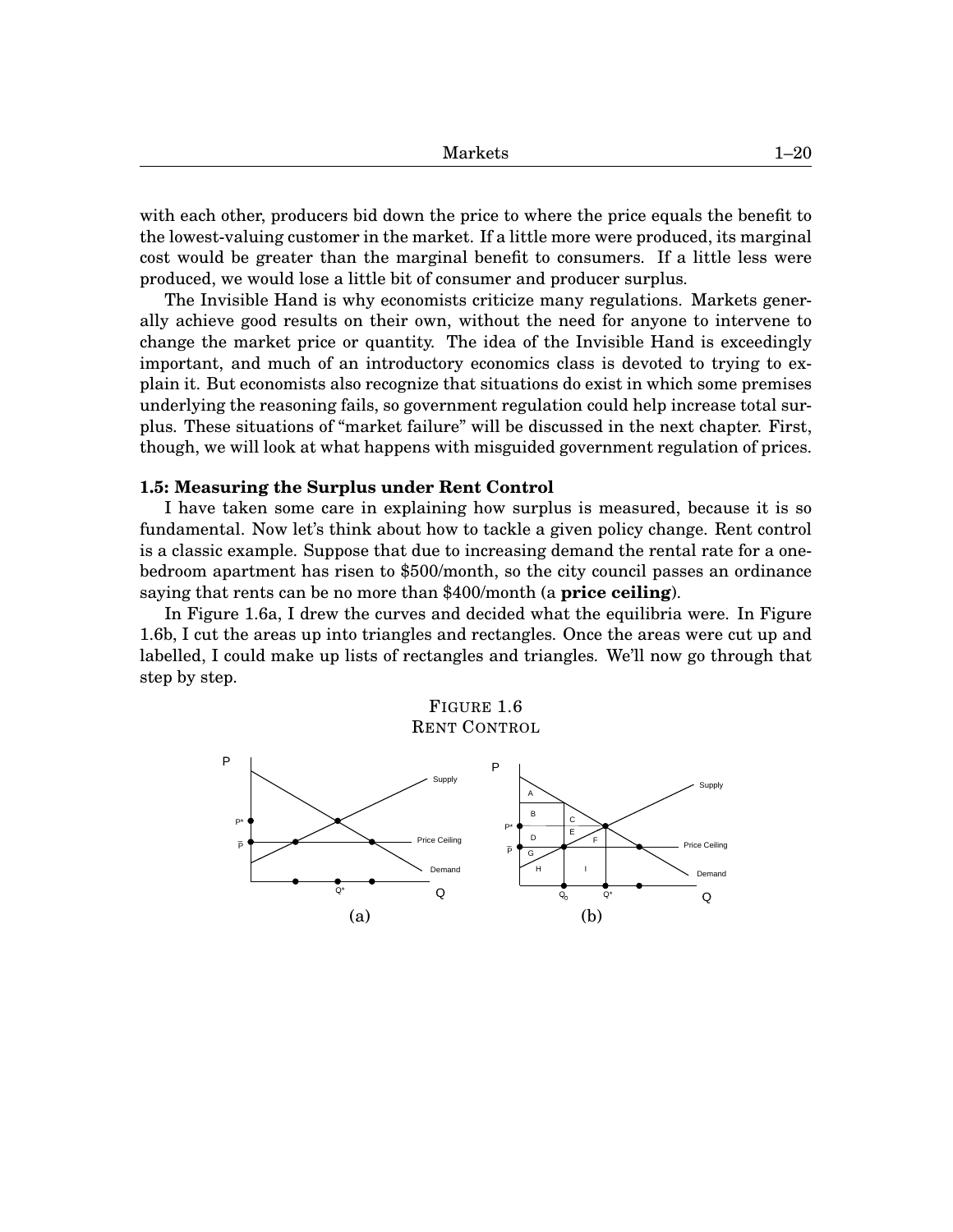*1. Draw the supply and demand curves and find the free market equilibrium price and quantity.*

Landlords are supplying apartment units, and potential tenants are demanding them. Figure 1[.6a](#page-19-0) shows how as the price falls the quantity of apartments demanded increases because more people prefer substitute from owning their residences and more want to live in the city instead of the suburbs. Thus, the demand curve slopes down.

Should the supply curve be vertical, or should it slope up? It would be vertical if the quantity supplied of apartments did not depend on the price—**perfectly inelastic**, perfectly insensitive to price. That could be a good approximation, but I've drawn the supply curve slanted, to represent the long-run situation in which the number of apartment does rise with rents because suppliers construct new apartment buildings, rent out condominium units, convert office buildings into apartments, and so forth.

The laissez faire equilibrium is where quantity supplied equals quantity demanded, the intersection of the two curves. I've labelled that price and quantity  $P^*$  and  $Q^*$ .

#### *2. Find the market equilibrium price and quantity after the policy or other change.*

The regulation imposes a price ceiling, which I've labelled as *P*. That price ceiling is less than the free market price, so now the quantity landlords are willing to supply is less than the quantity tenants demand, the situation called **excess demand**. The rent control regulation doesn't say that landlords must rent out their units, only that they can't charge more than  $\overline{P}$ , so the quantity rented out will be the landlords' quantity supplied  $(Q_1)$  in Figure 1[.6a](#page-19-0)), rather than the tenants' quantity demanded.

*3. Cut up the possible surplus area into as many rectangles and triangles as you think will be relevant, labelling them with letters. It's better to make too many than too few.*

I've done that chopping in Figure 1[.6a](#page-19-0), which I've drawn separately from Figure 1[.6b](#page-19-0) so you would be less distracted by all the surplus areas when I was explaining the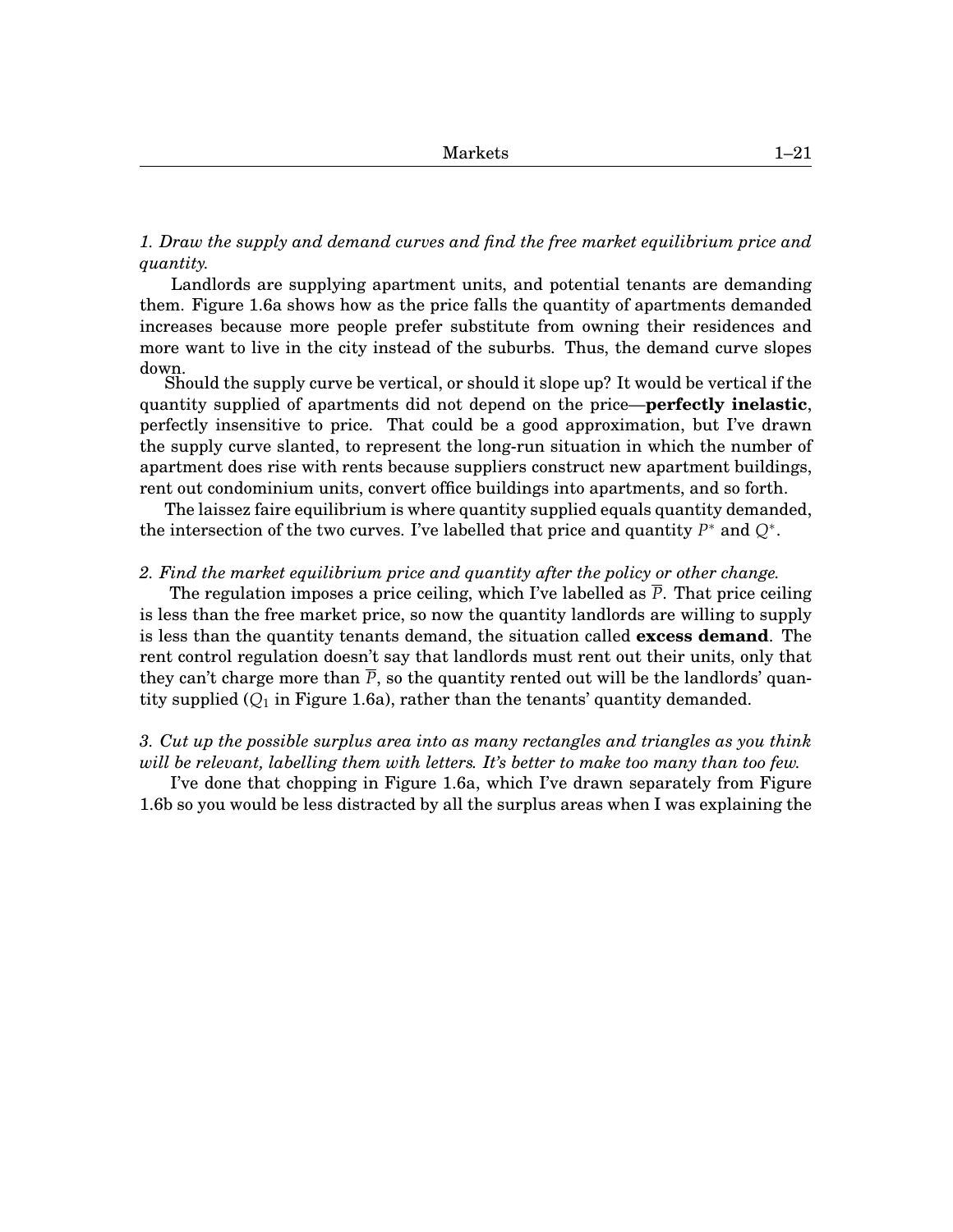earlier steps.



*4. Figure out for the free market which areas are in producer surplus, consumer surplus, effects on third parties (for example, tax revenue), and total surplus.*

In the free market, the quantity is  $Q^*$ , so the surpluses will only cover areas from the quantity 0 to the quantity *Q*<sup>∗</sup> . Consumers' total benefit (the tenants') is the area under the demand curve from quantity 0 to quantity  $Q^*$ , but they have to pay  $P^*$ , so their surplus is the area between the demand curve and the  $P^*$  flat line, area A+B+C. Producers' total benefit (the landlords') is their revenue,  $P^* \cdot Q^*$ , but their surplus is the difference between that revenue and their costs, which is the area D+E+G between the supply curve and the *P* <sup>∗</sup> flat line. There are no effects on third parties—no tax revenue, for example. The total surplus is therefore A+B+C+D+E+G.

CS (laissez faire) =  $A+B+C$ PS (laissez faire) = D+E+G TS (laissez faire) =  $A+B+C+D+E+G$ 



 $(a)$  (b)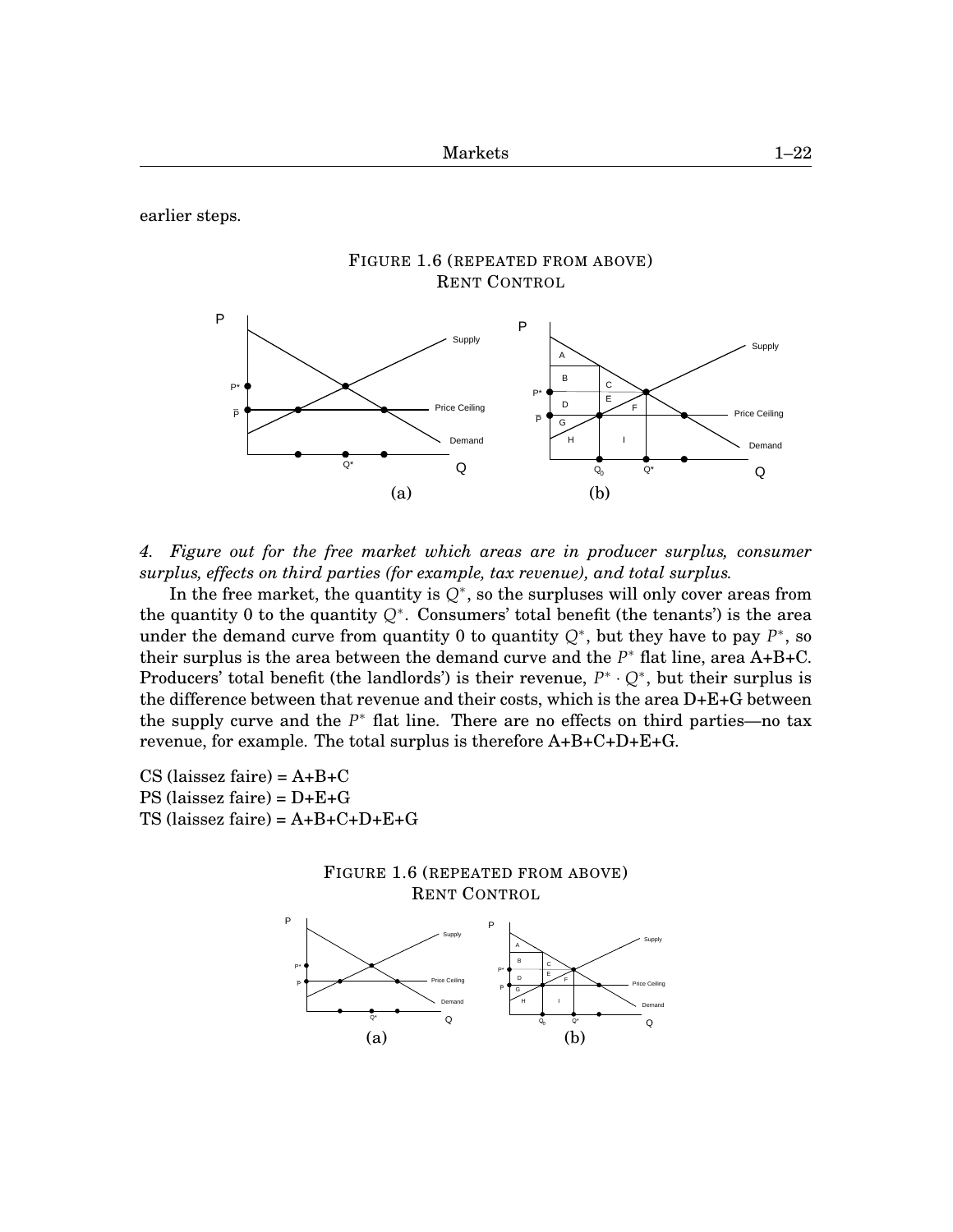| RГ<br>ラレコ<br>---<br>----- | ı. |
|---------------------------|----|
|                           |    |

Notice that areas F, H, and I end up not being part of anybody's surplus. I didn't have to label them, but I did it anyway to illustrate how it doesn't do any harm to label areas you don't end up using. Also, I could have labelled area A+B+C just as one area, going straight to consumer surplus, but we'll see that not all that area will be surplus under the regulation, so chopping it into pieces will make comparison easier.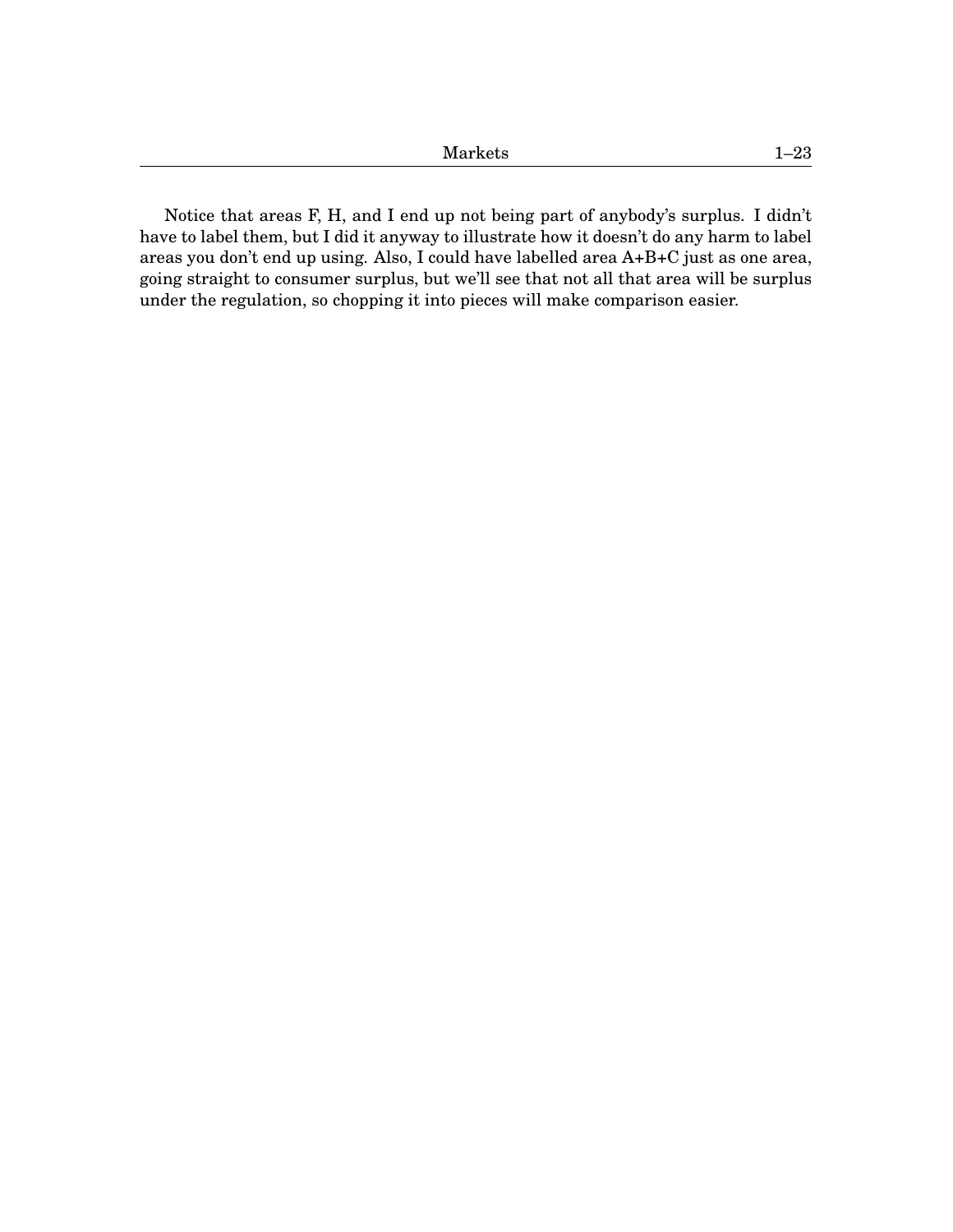| $1 - 24$ |  |
|----------|--|
|          |  |

*5. Figure out for the regulated market which areas are in producer surplus, consumer surplus, effects on third parties (for example, tax revenue), and total surplus.*

With rent control, the quantity is  $Q_1$ , so the surpluses will only cover areas from quantity 0 to *Q*1. Consumers' total benefit is the area under the demand curve from quantities 0 to  $Q_1$ , but they have to pay  $\overline{P}$ , so their surplus is the area A+B+D between the demand curve and the  $\bar{P}$  flat line. Producers' total benefit (the landlords') is their revenue,  $\overline{P} \cdot Q_1$ , but their surplus is the difference between that revenue and their costs, the area G between the supply curve and the  $\overline{P}$  flat line. There are no effects on third parties. The total surplus adds up to  $A+B+D+G$ .



*6. See which has the bigger total surplus, the free market or the regulated market.*

The free market has the biggest total surplus, because it includes all the areas in the regulated surplus plus C+E. This difference C+E is called the **deadweight loss** or **triangle loss** or **allocative inefficiency**. Consumer surplus has risen by amount D-C because of rent control, but producer surplus has fallen by D+E. The losers lose more than the winners gain, so rent control does not maximize surplus.

#### **1.6 Quality, Rationing, and Rent-Seeking**

Our surplus calculations have been based on hidden assumptions that simplify the analysis but leave out important effects of what happens when regulation leaves a market with excess supply or excess demand.

Our first assumption was that product quality was the same before and after price controls. In fact, if sellers cannot lower their prices below a government ceiling, so the market has excess supply, they will start raising quality to compete for the scarce customers. This was the case when airline fares were regulated in the 1960's; airlines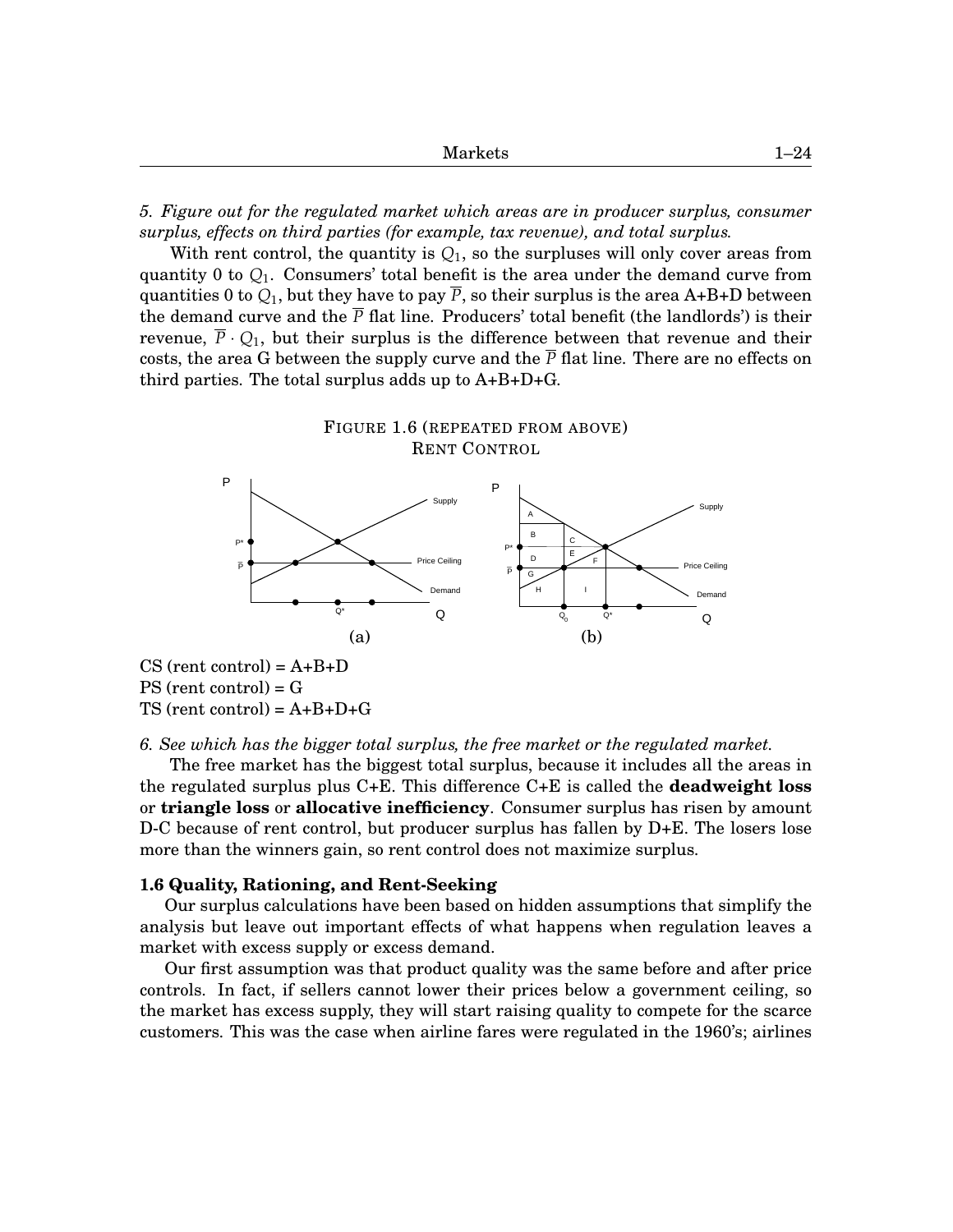competed on the quality of their service and their meals, which dropped once the market was deregulated and they could compete on price instead. If there is a price floor, such as with rent control, there is excess demand, and so sellers can spend less on quality and still find buyers.

Before rent control, landlords had to maintain the quality of their apartments to attract tenants willing to pay the equilibrium rent of \$500 in our example. Rent control reduces the rent to \$400, so even if the landlord stops maintaining the apartment he will still find tenants willing to rent it. Landlords will paint the walls less often, make repairs more slowly, and in general try to pass along all the costs they can to the tenants. Regulators know about this effect, so rent control is accompanied by regulations to try to force landlords to provide maintenance, but since it is hard to specify and enforce everything a landlord does to make his apartments attractive, apartment quality in rent controlled areas falls over time. If quality falls enough, the rent of \$400 actually becomes the equilibrium price and there is no excess demand, but there is still a surplus loss because of the inefficiently low level of quality.

BOX 1.1

RENT CONTROL IN NEW YORK

New York instituted rent control after World War II because of "the postwar rental housing emergency". By 2010, only 40,000 apartments were still covered— just ones built before 1947 and still occupied by the same family as in 1971. Whoever does live in one is paying a below-market rent and won't want to move, even if someone else would get more value from it. Something over one million apartments are "rent stabilized", a form of rent control in which rents can only rise at a certain rate each year.

Changes in quality actually reduce the deadweight loss from price controls, but we neglected a second feature of markets that increases it: rent seeking. **Rent seeking** refers to people engaging in activities that transfer surplus from other people to themselves. The transfer itself does not change total surplus; it is just redistributed. Rent-seeking activities often are costly, however, and those costs can cause real surplus loss in the same way that production costs do. Production costs create surplus, but rent-seeking costs just take it away from somebody else.

The phrase "rent seeking" is standard, but it was chosen badly by Anne Krueger in 1974 when she picked a phrase to describe Gordon Tullock's 1967 idea of costs that just transfer surplus.<sup>[15](#page-0-1)</sup> In the early 1800's David Ricardo used the word "rents" to refer to producer sur-

plus of any kind, taking the word from the payment to land. There is nothing inefficient about seeking producer surplus— that's what motivates sellers. But "rent seek-

<sup>15</sup>See Gordon Tullock (1967) "The Welfare Cost of Tariffs, Monopolies, and Theft," *Western Economic Review* and Anne O. Krueger (1974) "The Political Economy of the Rent-Seeking Society," *American Economic Review*.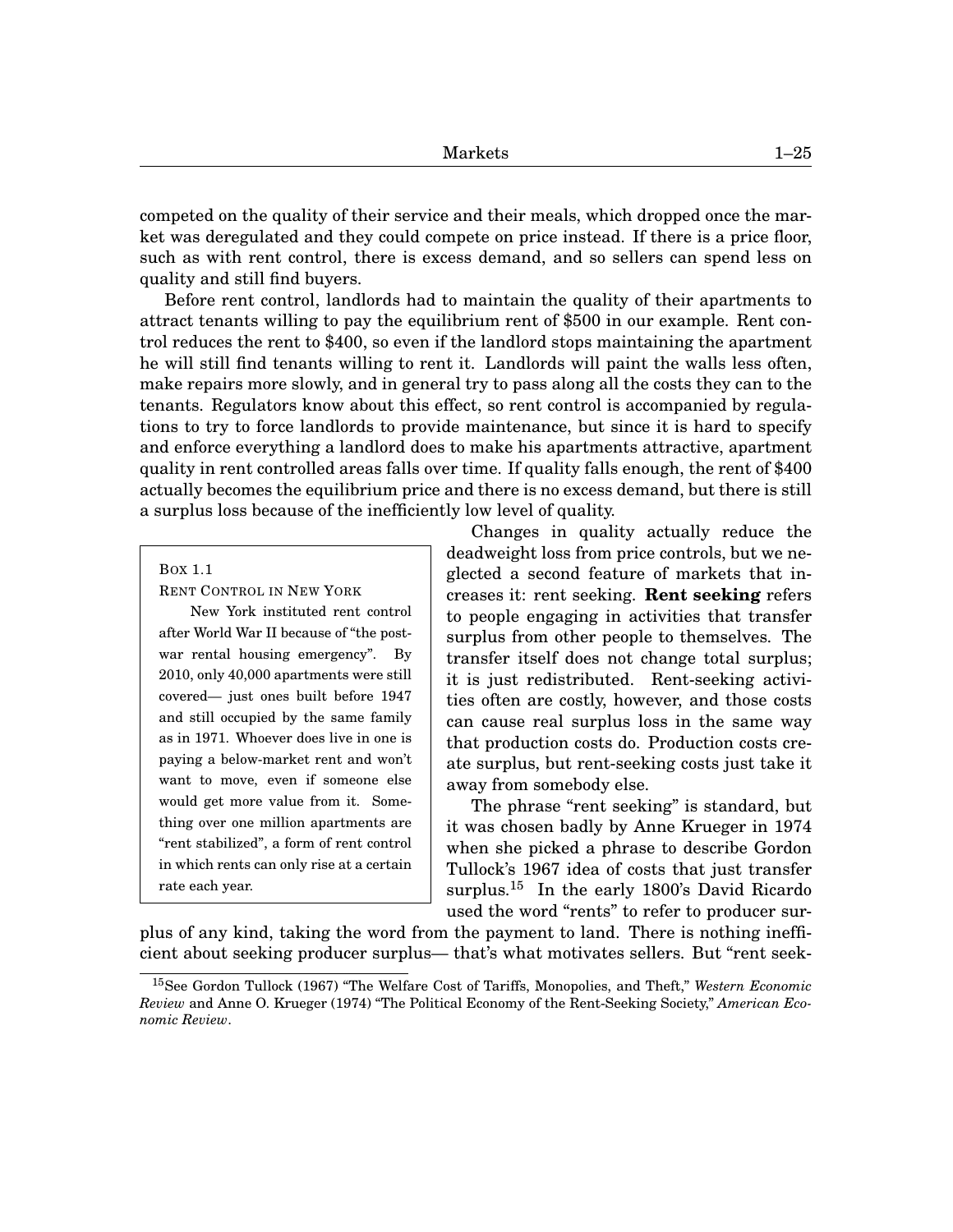ing" is now used by economists to refer to costs that take surplus rather than making it.

In the context of rent control, the extra search time spent trying to find a rentcontrolled apartment is a form of rent-seeking cost. Suppose in a city that is phasing out rent control Mr. Smith has a choice between immediately taking an uncontrolled new apartment at a rent of \$500 or waiting and searching further for a rent-controlled old apartment at a rent of \$400. Smith would be willing to spend hundreds of dollars of his time— up to the equivalent of \$100/month— to find one of the old apartments that was available.

Of course, "rent seeking" applies to any kind of product, not just apartments. One example is fresh fruit in the Soviet Union in the 1970's. The socialist government set the price of fruit low, so there was excess demand. The result was long lines of consumers showing up early to stores wanting to buy fruit when it was available. The time spent standing in line was a rent-seeking cost, that did not increase the total amount of fruit.

A third assumption that was behind the surplus analysis in the previous sections was that the people who were able to rent the scarce apartments were the ones who valued them the most. In a free market with a market price of \$500, we know that anybody who values the good at more than \$500— that is, the people who make up the top part of the demand curve— will be able to buy it. At the rent-controlled price of \$400, however, it might be that someone willing to pay \$600 cannot find an apartment but someone willing to pay just \$450 can find one. Whether this happens or not depends on the form of rationing.

**Rationing** means the allocation of goods by some means other than price when there is excess demand or supply (if it's excess supply, the rationing determine which sellers are the ones lucky enough to be able to sell). Under socialism and during wartime in capitalist economies, there is often excess demand because the government imposes price ceilings. Sometimes the government distributes ration tickets to consumers that they have to present to a seller whenever they buy something. That is one form of rationing, but the term refers to whatever mechanism determines who gets to buy and sell. Ration tickets, political influence, willingness to stand in line, and willingness to wait for delivery are all rationing mechanisms.

**Inefficient rationing** occurs when not only is the quantity too low because of some flaw in the market or in policy, but the buyers who are able to find a seller are not the buyers who value the product the most. If the rent is set at \$400, below the market price of \$500, then consumer Brown, with valuation \$425, and consumer Smith, with valuation \$800, are both willing to pay that \$400 rent. The landlord doesn't care, because he gets \$400 either way. Thus, he might well rent the apartment to Brown instead of Smith. Ration tickets also result in inefficient rationing, because the people who value the good the most usually aren't given enough ration tickets to be able to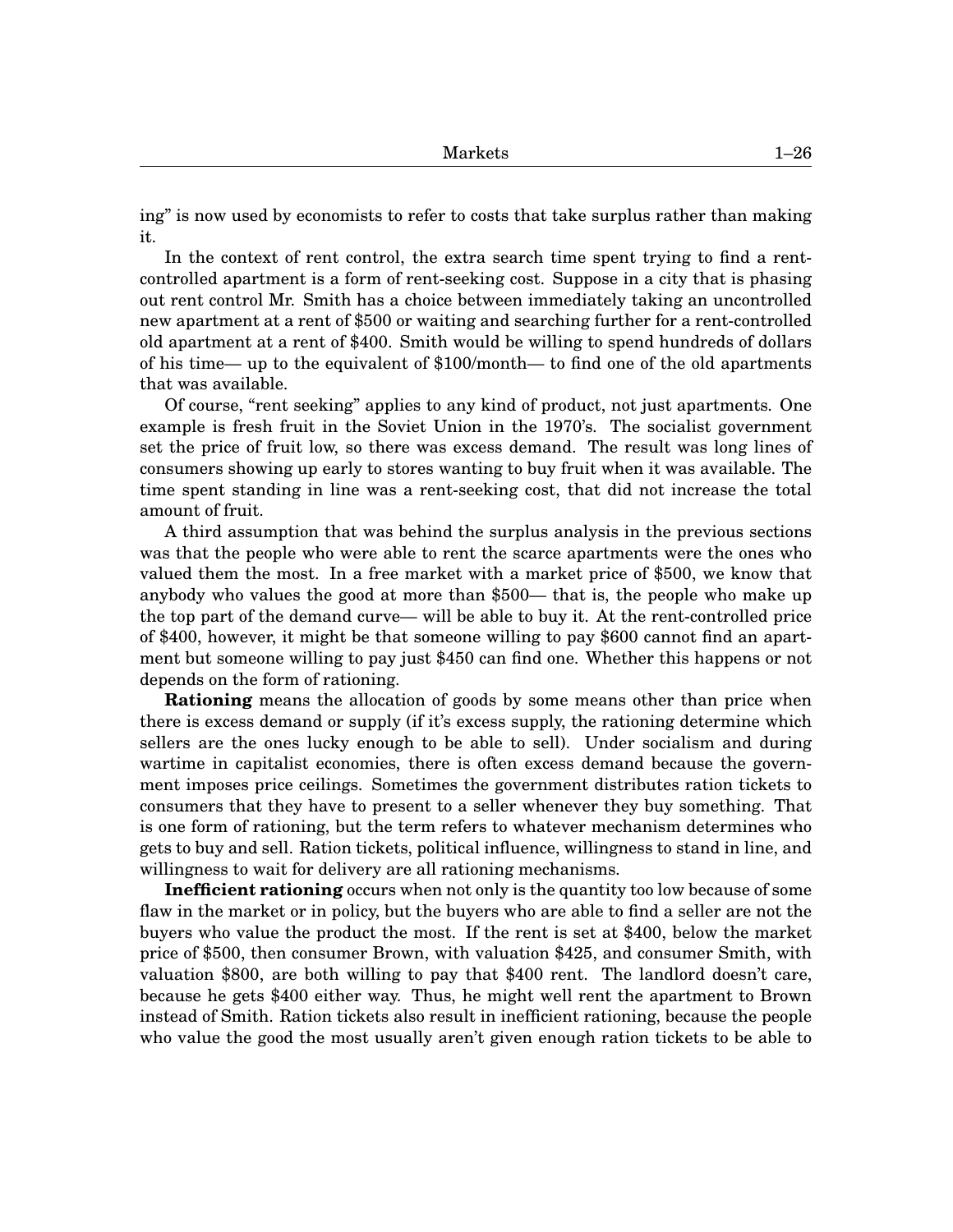buy it.

Our analysis above assumed that whichever consumer valued the apartment the most would get it, so the consumers left apartmentless are the consumers with the lowest values. That form of priority is **efficient rationing**, because it gives the apartments to the people who value the good the most. Any kind of excess demand or supply and rationing creates inefficiency— to have excess demand because at the regulated price more units are demanded than are supplied— but at least under efficient rationing the deadweight loss is smaller than it might be. Oddly enough, the rent seeking discussed earlier can actually make rationing efficient. Consumers with higher valuations are willing to spend more on rent seeking, and this will tend to make them obtain more of the scarce good than low-valuation consumers.



Figure 1.8 shows how three different kinds of rationing would affect surplus. At the price ceiling, the quantity supplied is 500, but the quantity demanded is 600. The producer surplus is going to be area  $A_5$  regardless of how consumers are rationed, because it is precisely the suppliers lowest on the supply curve who are willing to supply. With efficient rationing, the top 500 consumers on the demand curve are the ones who get to rent apartments, so consumer surplus is  $A_1 + A_2$ . We can imagine **perfectly inefficient rationing**, which would give the apartments to the 500 consumers who *least* value them but are still willing to pay the price ceiling for them. Those are the consumers between  $Q = 100$  and  $Q = 600$  on the demand curve; the highest-valuing consumers are rationed out and don't get apartments. The consumer surplus from per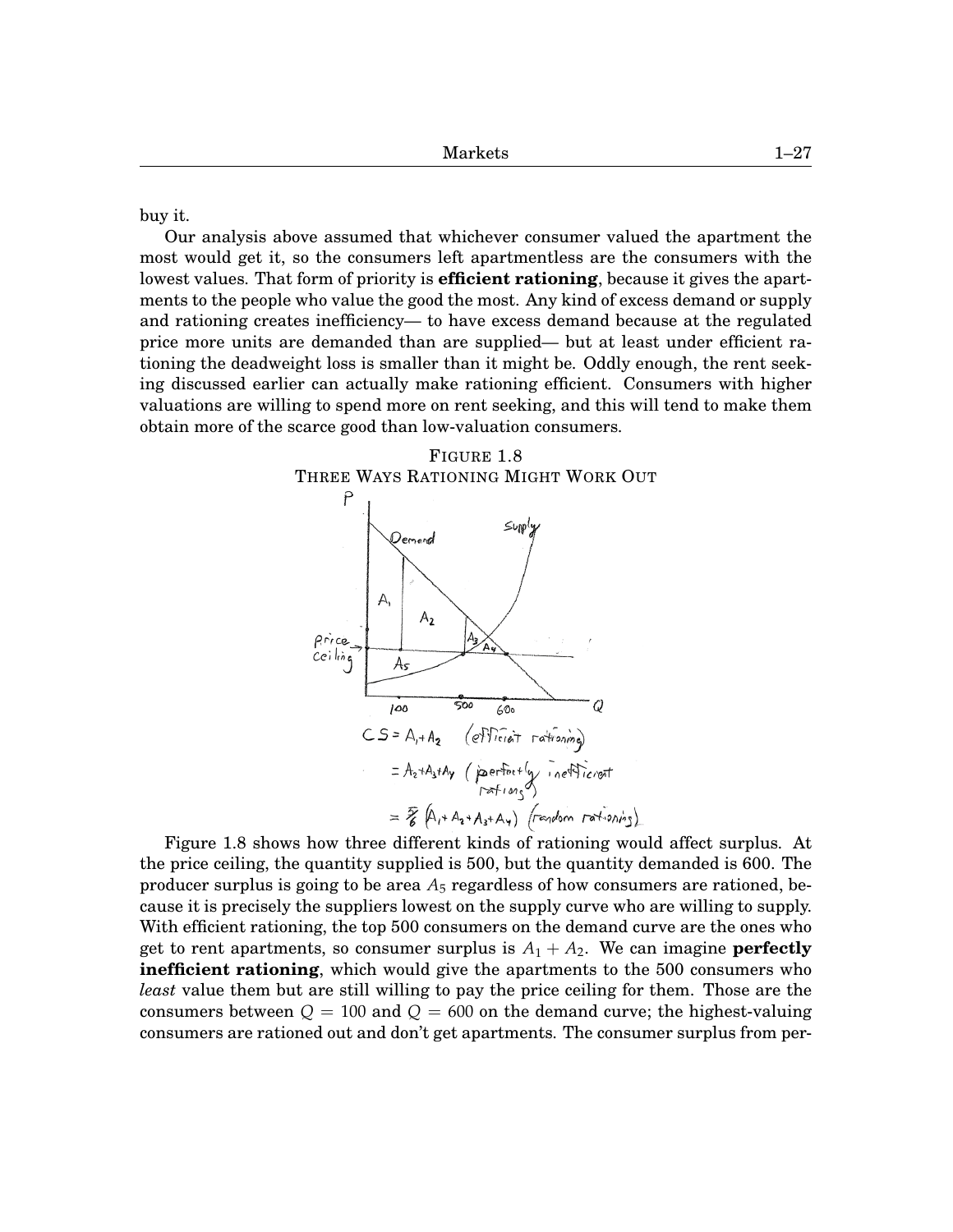Markets [1–](#page-0-0)28

fectly inefficient rationing would thus be  $A_2 + A_3 + A_4$ . The third type of rationing in Figure 1.8 is **random rationing**, in which each type of consumer has an equal chance of getting an apartment. Since there are 500 apartments and 600 consumers who want them, that means each type of consumer has a 5/6 chance. It's easier to think of the equation for the resulting size of consumer surplus than to draw areas. That equation will be that consumer surplus is  $5/6(A_1 + A_2 + A_3 + A_4)$ — that is, it's 5/6 of what the consumer surplus would be if *all* the 600 consumers could find apartments. Each type of consumer will have a 5/6 chance of getting his valuation height minus the price ceiling and a 1/6 chance of getting zero consumer surplus. Random rationing is quite realistic. It generate more consumer surplus than perfectly inefficient rationing but more than efficient rationing.

#### **1.7 Conclusion: Markets Work**

Before we start talking about regulations in particular industries, we need to establish a theoretical framework for talking about regulation at all. Basic microeconomics is the framework we'll use, with particular focus on supply and demand and surplus analysis.

This chapter has talked about how free markets work and what it means for a market to work well. The policy objective economists focus on is efficiency: the maximizing of total surplus. Total surplus, in turn, is the sum of the benefits the various players in the economy receive from the market for a particular good. Maximizing surplus is a reasonable goal, but a limited one. It ignores considerations of morality, fairness, and equality. That sounds like a serious drawback, but it is actually an advantage. It allows us to focus on the dollar effects of policies first, and doesn't prevent the application of other criteria afterwards.

Before looking at regulation, one must understand what happens in unregulated markets, so we reviewed the theory of supply and demand. The free market equilibrium price leads to the efficient quantity being traded, so that surplus is maximized by the free market. A price ceiling such as rent control or a government-imposed cost such as a tax reduces the quantity traded to below the efficient level and thus reduces total surplus.

If willingness to buy and prices do not decide who produces which things and who consumes which things, then something else decides it. When rent control is imposed, for example, the people who get to rent apartments are those who are best at searching or those whom the landlord thinks will be the best tenants. If the landlord is indifferent otherwise, he might break his tie by something arbitrary such as only renting to handsome people, since he cannot decide based on who is willing to pay the most. If the government were to set the price of cars based on what it considered fair, there would be shortages or surpluses and someone— in government or in the regulated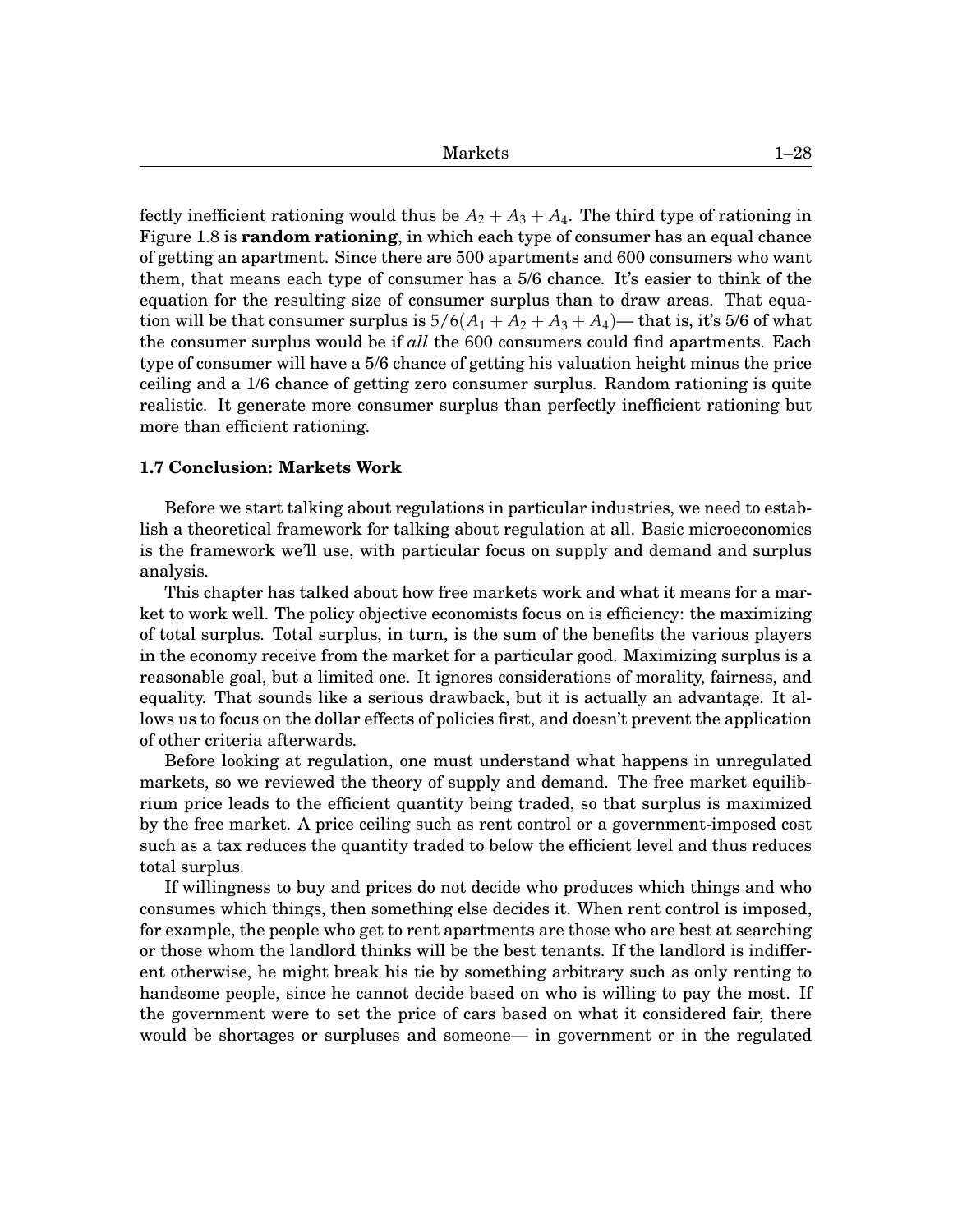business— would use his personal likes and dislikes to decide who gets the scarce cars or the scarce customers. Such regulation would replace competition based on wealth and tastes with competition based on political power.

This chapter has taught that markets work well in maximizing surplus. That is a good starting point for thinking about regulation, but not a good stopping point. We will see in the next chapter that there are situations of "market failure" in which the standard model of supply and demand does not tell the whole story and where government intervention can actually increase total surplus. We will also see that besides the Invisible Hand of the market helping to maximize surplus, there is also an invisible effect of government that has been in the background even in this chapter. Governments enforce property rights, and without property rights, our supply and demand curves wouldn't apply—there would be stealing instead of buying and selling. So don't stop here— read on to learn when markets go wrong and what's good about government.